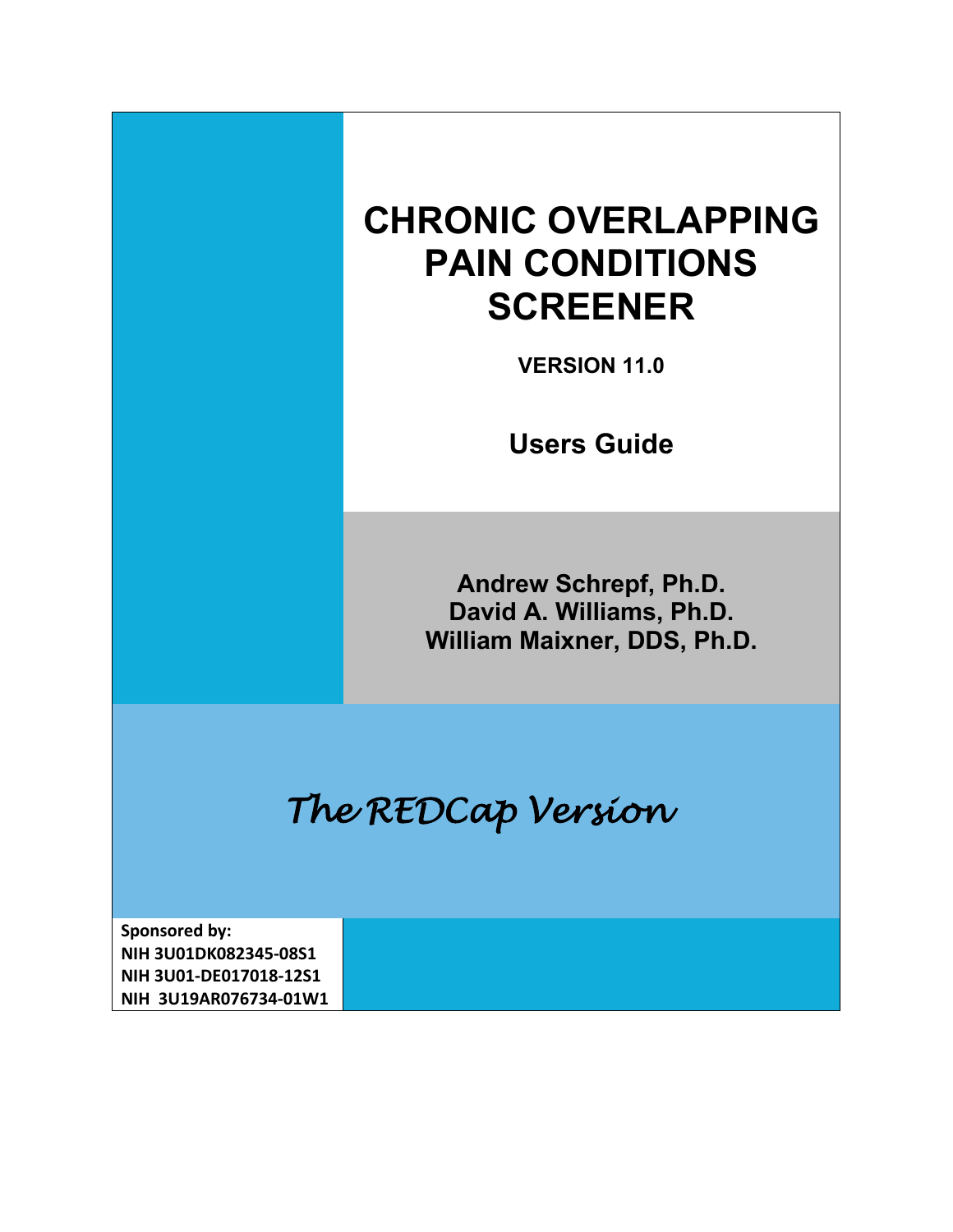# **Copyright and Terms of Use**

The Chronic Overlapping Pain Conditions Screener (COPCS) copyright is held by The Regents of the University of Michigan and by Duke University.

© 2019 The Regents of the University of Michigan and Duke University

All rights reserved

The copyright applies to the COPCS and all its derivatives, delivery platforms and in any language.

The COPCS **may not be used or reproduced** without permission from David Williams, Ph.D. or his designee. Fees for use may apply.

The COPCS **may not be used or reproduced** without permission from the University of Michigan. Commercial use of the COPC Screener is prohibited without a license which may be obtained through the University of Michigan.

Visit our website https://www.copcscreener.com/ for more information on the screener or visit<https://medicine.umich.edu/dept/chronic-pain-fatigue-research-center> for information on our pain research center.

The proper citation for this manual is as follows:

Schrepf A, Williams DA, Maixner W. Chronic Overlapping Pain Conditions Screener - The REDCap Version: Users Guide, Version 11.0. Ann Arbor, MI: University of Michigan; 2022.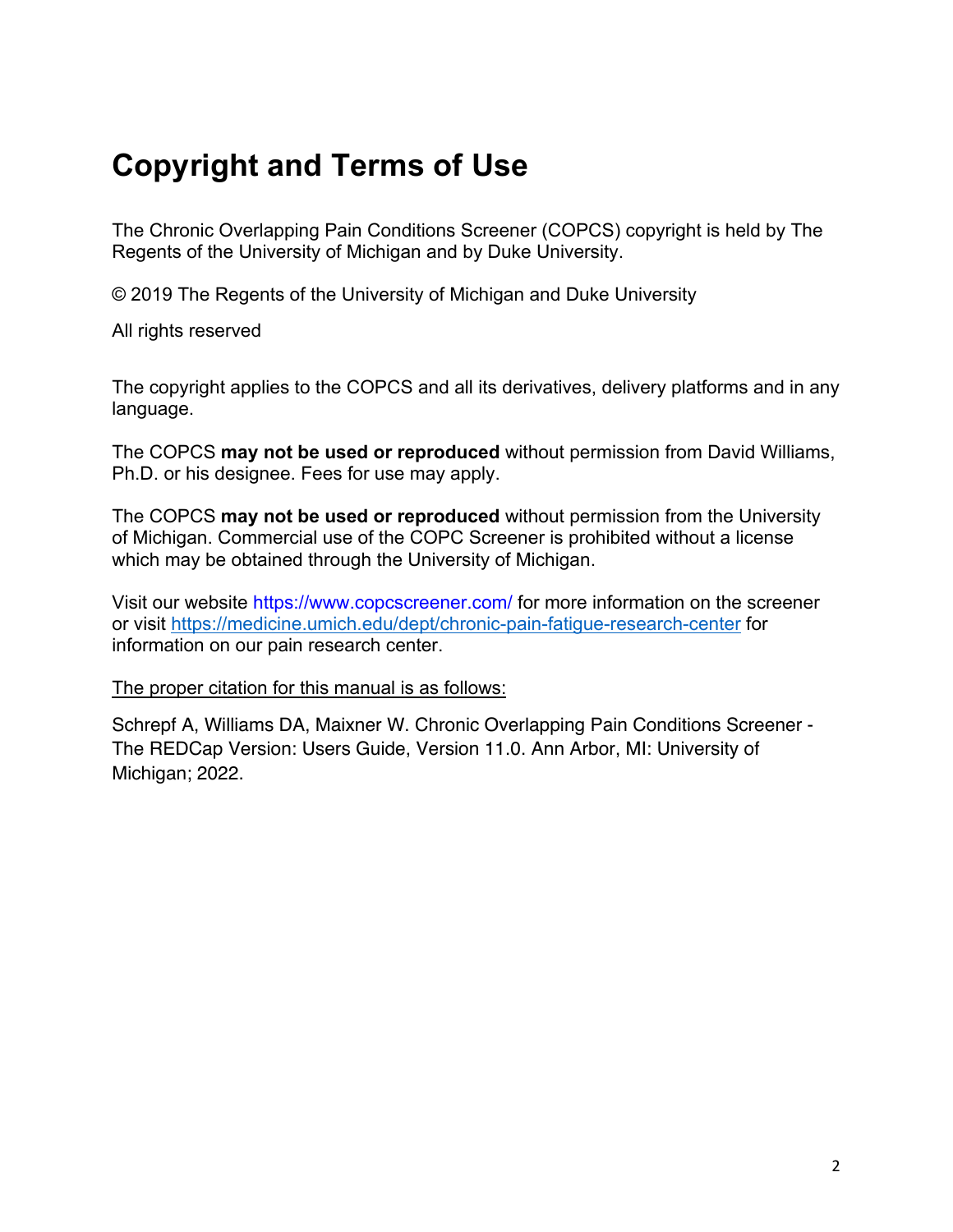# **Acknowledgements**

We are indebted to our friend and colleague Bill Maixner who passed away unexpectedly during the development of the COPCS. He was a leader in the field of pain research and was passionate about understanding the mechanisms associated with COPCs.

We also wish to acknowledge the assistance of Brad Trumpower whose expertise was invaluable in converting the COPCS into REDCap.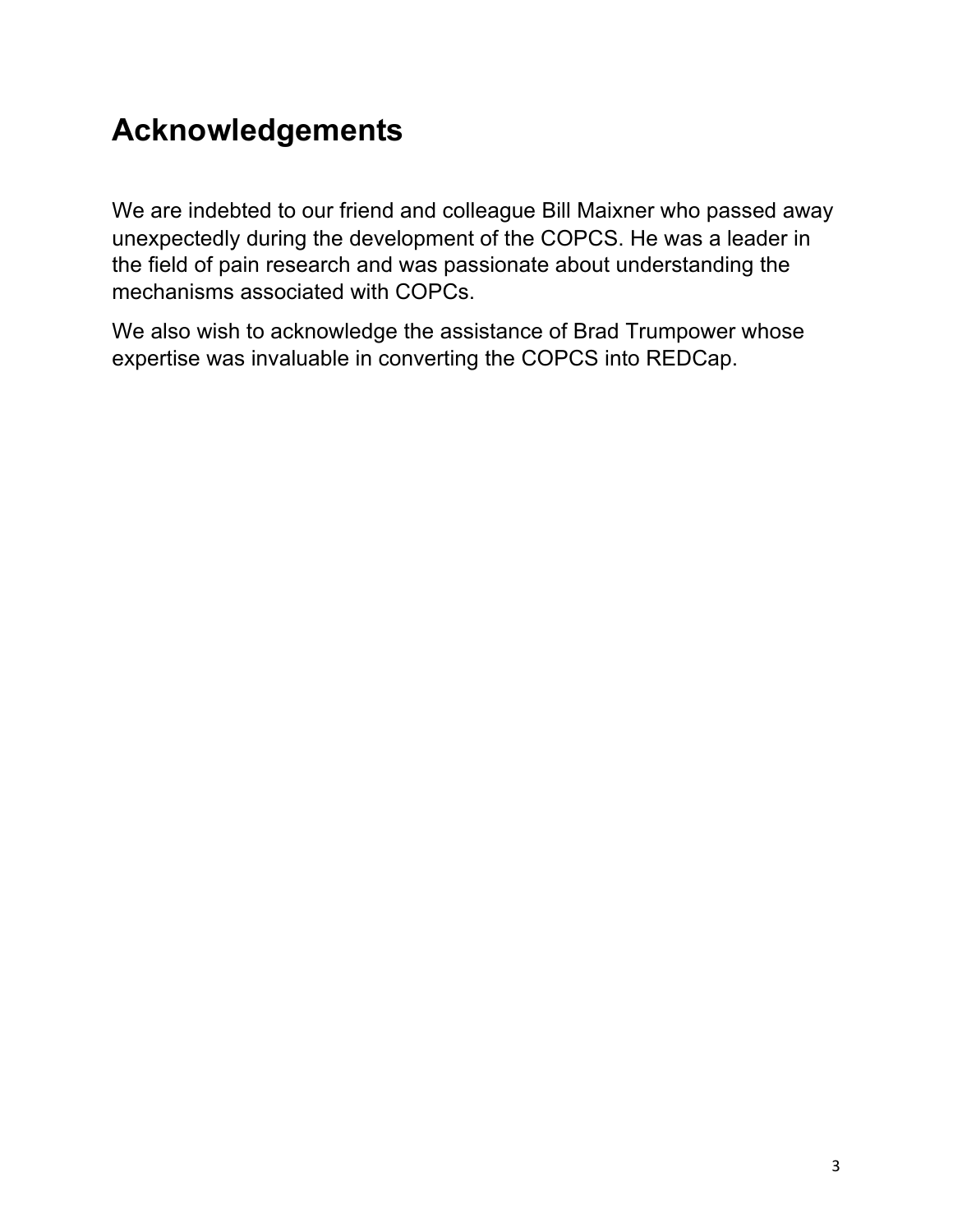# **Table of Contents**

| <b>Chapter 1. Development of the COPCS</b>           | 05      |
|------------------------------------------------------|---------|
| <b>Chapter 2. Items of the COPCS</b>                 | 10      |
| <b>Chapter 3. Scoring and Output of the COPCS</b>    | 20      |
| <b>Chapter 4. Validation properties of the COPCS</b> | $22 \,$ |
| <b>References</b>                                    | 24      |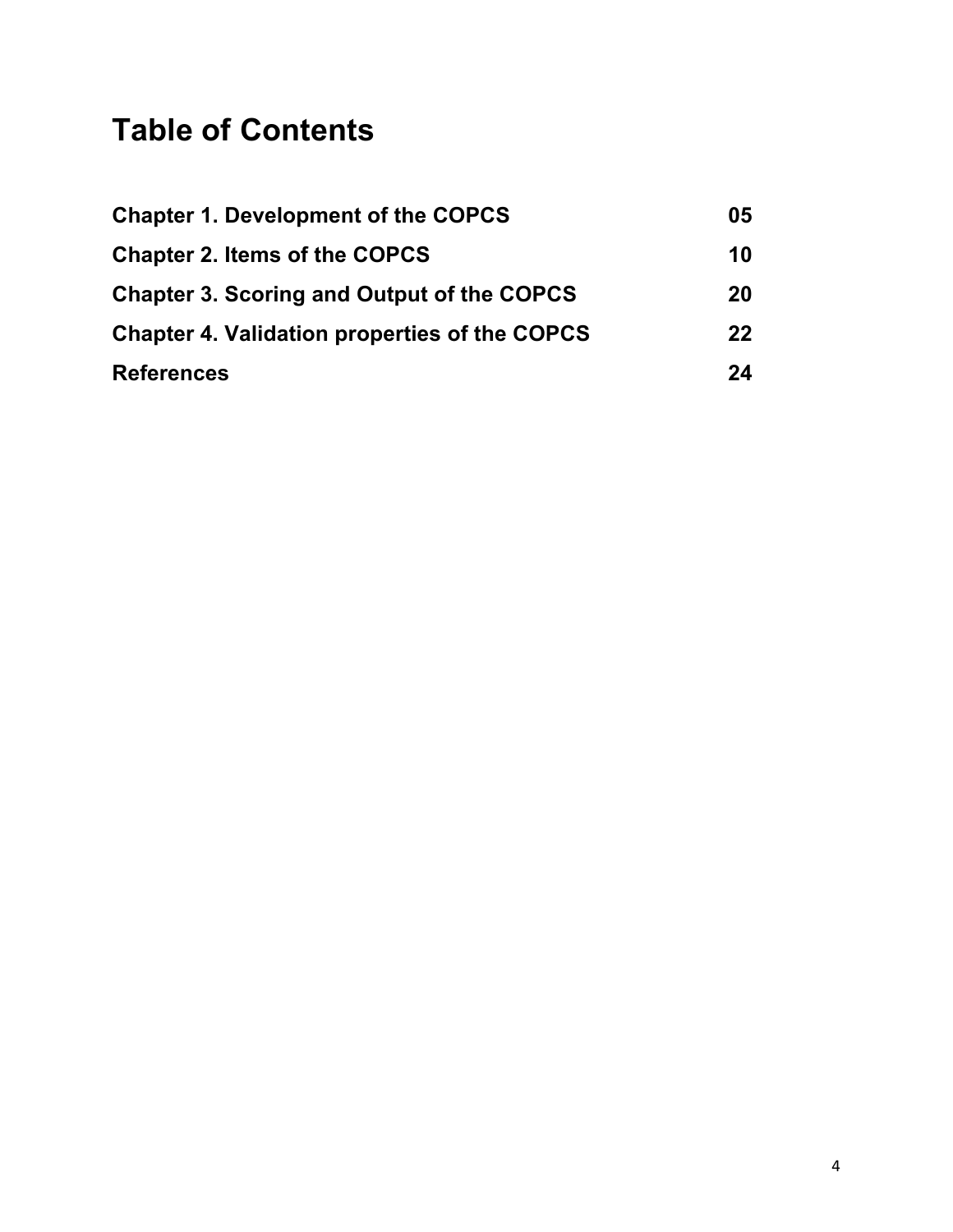## Chapter 1 **Development of the Chronic Overlapping Pain Conditions Screener (COPCS)**

The COPCS was designed to rapidly assess for the presence of one or more of the chronic overlapping pain conditions (COPCs) within a given individual. Until its development, there was no single selfreported measure that could capture all 10 of the COPCs within the same individual.

### **Background**

In 2011 the Institute of Medicine released its report *Relieving Pain in America1* that highlighted the magnitude and significance of chronic pain to the American public. The report also noted that some common or highly prevalent chronic pain conditions appeared to coexist, and that these coexisting conditions were sensory neurological disorders that were generally more prevalent in females compared to males.<sup>3-5</sup> The concept of coexisting pain conditions has also been recognized by the National Institutes of Health (NIH) as a set of disorders that coaggregate and include, but should not be limited to, temporomandibular disorders (TMD), fibromyalgia (FM), irritable bowel syndrome (IBS), vulvodynia (VVD), myalgic encephalomyelitis/chronic fatigue syndrome (ME/CFS), interstitial cystitis/bladder pain syndrome (IC/BPS) and chronic prostatitis, painful endometriosis (ENDO), chronic tension-type headache (cTTH), migraine headache (MI), and chronic lower back pain (cLBP). Collectively, these conditions are increasingly referred to as Chronic Overlapping Pain Conditions (COPCs).<sup>5</sup> Together, they represent the most common and prevalent chronic pain conditions that impact millions of Americans, and consume billions of healthcare dollars annually3,5. *Importantly, the lack of standardized classification tools for these conditions has impeded our ability to study the underling etiology of these conditions and to develop optimal treatments.* 

Given the tendency to treat pain complaints within medical specialties it has been difficult to study COPCs that occur in multiple body regions and therefore cross medical specialty boundaries. For example, a patient with both interstitial cystitis (IC) and temporomandibular disorder (TMD) would likely be seen by a urologist focused upon identifying pathology in the bladder as well as a dentist focused upon identifying pathology in the jaw. In practice, neither practitioner would be likely to suspect a common underlying mechanism such as aberrant central pain processing, and may not even be aware of the other pain complaint. Instead, treatment would likely focus on "correcting" the peripheral or anatomical source of each pain complaint - an approach which is not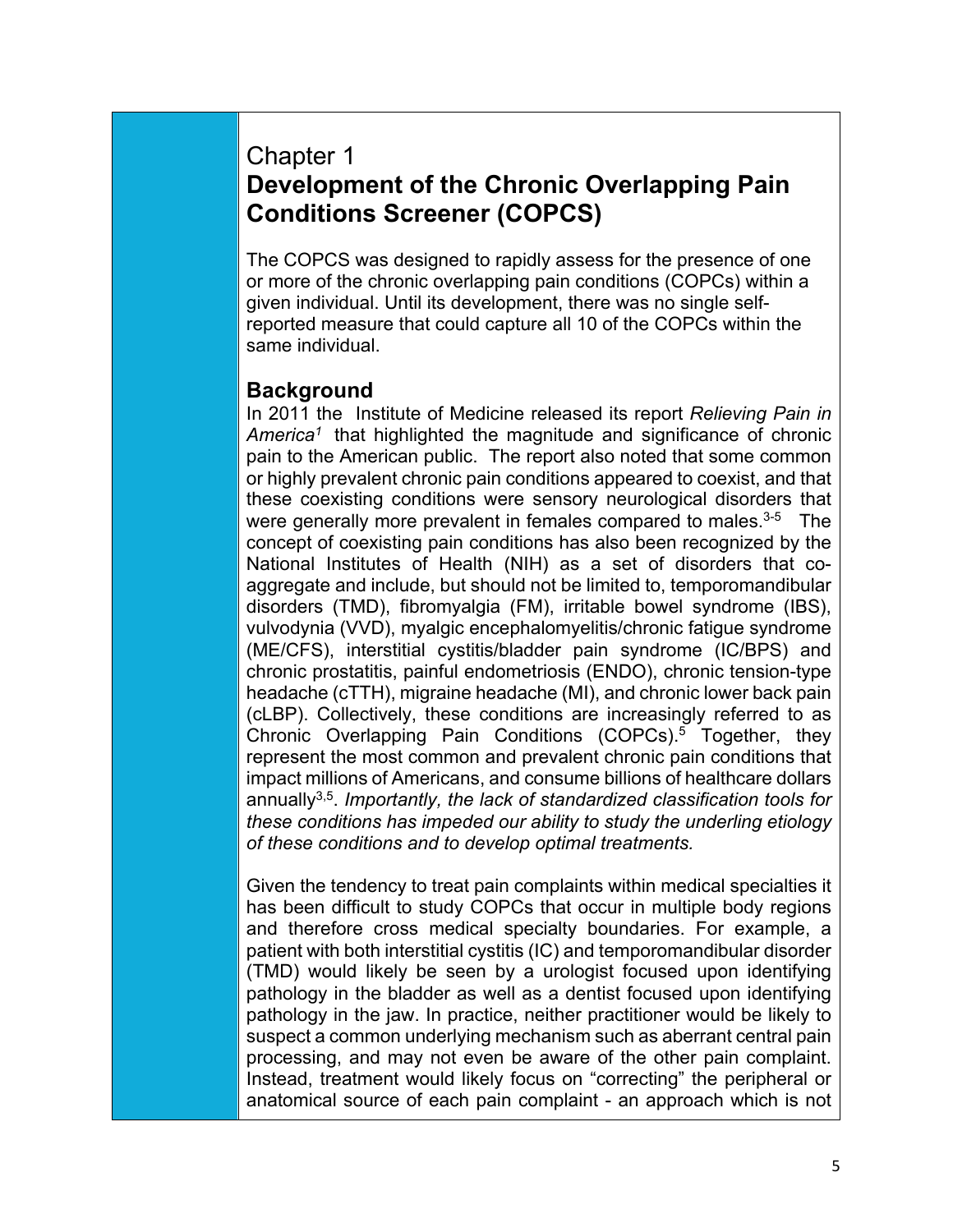likely to address the common underlying etiology of the conditions.<sup>3,4</sup>

Historically, there has been no method for assessing each of the COPCs in a single individual and as such, there was no method for studying the mechanisms that might contribute to these COPCs in affected individuals. The existence of such an assessment tool would permit the stratification of pain patients into diagnostic groups and into clusters of overlapping conditions. Such a tool would also permit discovery of common risk factors and biological pathways that could pave the way to improved diagnostic procedures, and new personalized, non-opioid treatments for these conditions – a needed advance in reducing reliance on opioid therapies, reducing population level opioid exposure, and reducing negative life events including  $death<sup>6</sup>$ 

#### The NIH Pain Consortium lays the foundation for a COPC screener.

In 2015, the NIH Pain Consortium developed a task force charged with determining how best to study COPCs in existing and future NIH sponsored research. The Task Force determined that most existing pain studies and databases characterize only a single targeted (i.e., index condition) and fail to adequately account for other COPCs; thus, it was difficult to identify and study the mechanisms contributing to the cooccurrence of these conditions within a given individual. A necessary starting point for any meaningful investigation into the underlying mechanisms of COPCs would require a standardized classification tool.

In 2016, two supplements were awarded: one to the NIDDK MAPP network (U01 DK092345-S1) and one to the NIDCR OPPERA project (U01 DE017018-S1). The aims of these supplements were to 1) gain consensus from expert knowledge leaders (i.e., KOLs) on self-reported diagnostic criteria for all 10 COPCs, 2) develop a diagnostic tool for all 10 COPCs (i.e., the Chronic Overlapping Pain Conditions Screener (COPCS), and 3) digitize the COPCS for future application in research and clinical practice. Aims 1 and 2 were led by the University of Michigan and Aim 3 occurred at Duke University.

#### Consensus around the diagnostic criteria.

While most of the COPCS have established diagnostic criteria, some do not, or in some cases multiple diagnostic approaches were in use. So, as to gain consensus on how best to operationalize the selfreported criteria for classifying individuals, a consensus panel of key opinion leaders for each of the COPCs was convened. Often this panel included individuals who were involved in publishing the formal diagnostic criteria. Three experts for each of the 10 COPCS were consulted and each group of 3 experts needed to reach consensus about how best to assess their respective conditions. *Table 1.1*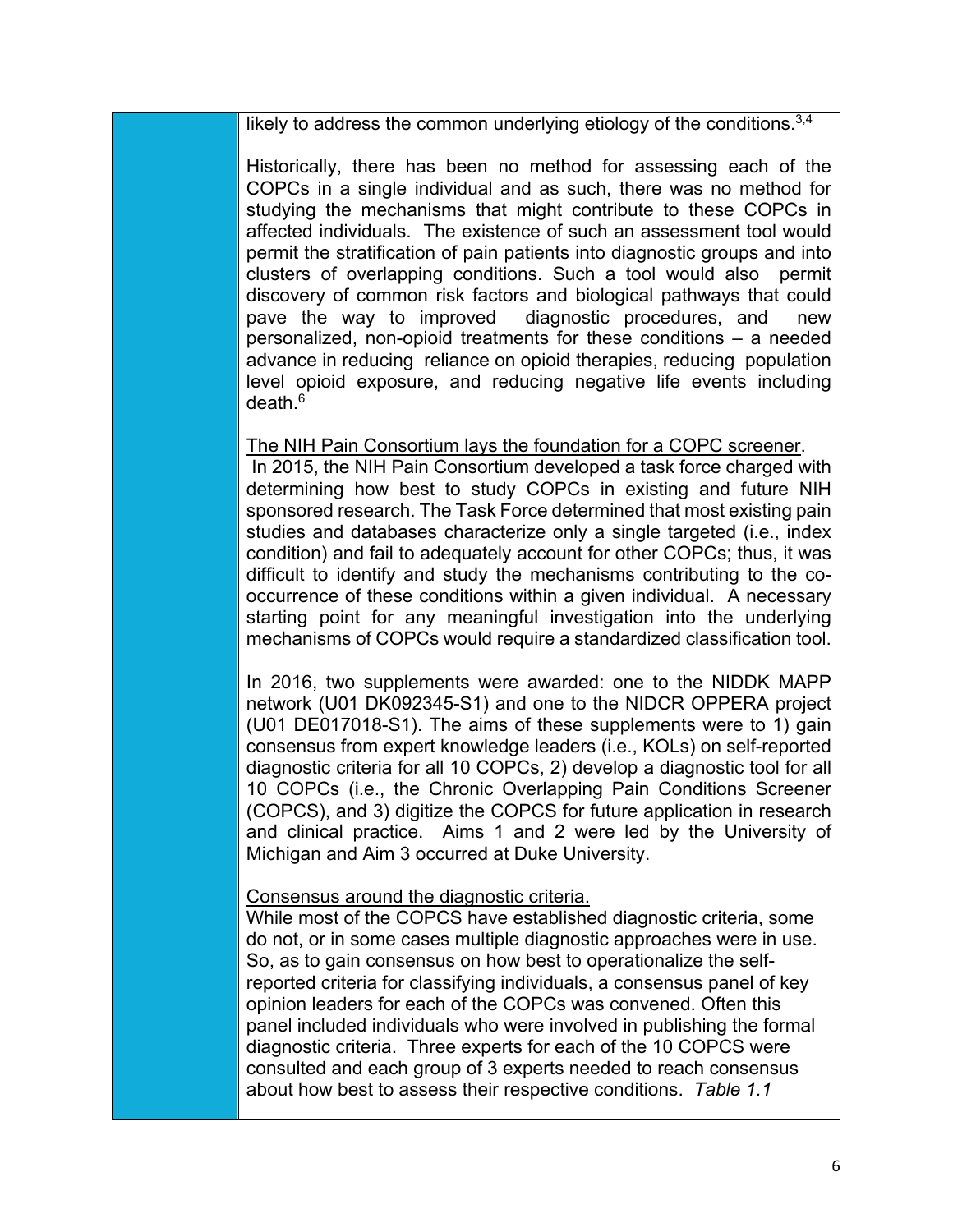displays the list of experts, their affiliations, and the published criteria that was considered in developing the COPCS.

### **Table 1.1**

| <b>COPC and Considered Criteria</b>                                        | <b>Experts</b>                                    |
|----------------------------------------------------------------------------|---------------------------------------------------|
| Fibromyalgia (FM)                                                          | Dan Clauw, M.D.                                   |
| ACR 1990 Research                                                          | - University of Michigan                          |
| Classification <sup>7</sup>                                                | Lesley Arnold, M.D.                               |
| ACR 2010 Diagnostic Criteria <sup>8</sup>                                  | - University of Cincinnati                        |
| 2011 FM survey Criteria <sup>9</sup>                                       | Don Goldenberg, M.D.                              |
|                                                                            | - Oregon Health Sciences University               |
| Temporomandibular Disorder                                                 | William Maixner, DDS, Ph.D.                       |
| (TMD)                                                                      | - Duke University                                 |
| Research Diagnostic Criteria <sup>10</sup>                                 | Richard Ohrbach, DDS, Ph.D.                       |
| TMD Screener <sup>11</sup>                                                 | University at Buffalo                             |
| DC/TMD <sup>12</sup>                                                       | Roger Fillingim, Ph.D.                            |
|                                                                            | - University of Florida                           |
| <b>Irritable Bowel Syndrome (IBS)</b>                                      | Bruce Naliboff, Ph.D.                             |
| Rome III Criteria <sup>13</sup>                                            | - University of California, Los Angeles           |
|                                                                            | William Whitehead, Ph.D.                          |
|                                                                            | - University of North Carolina at                 |
|                                                                            | <b>Chapel Hill</b>                                |
|                                                                            | Emeran Mayer< M.D.                                |
|                                                                            | - University of California, Los Angeles           |
| <b>Chronic Fatigue Syndrome</b>                                            | Dane Cook, Ph.D.                                  |
| (CFS/ME)                                                                   | - University of Wisconsin, Madison                |
| CDC Criteria <sup>14</sup>                                                 | Lucinda Bateman, M.D.                             |
| Revised Canadian 2010 Criteria <sup>15</sup>                               | - Bateman Horne Center                            |
| IOM 2015 (SEID) Criteria <sup>16</sup>                                     | Andrea Kogelnik, M.D., Ph.D.                      |
|                                                                            | - Open Medicine Institute                         |
| <b>Migraine Headache (MI)</b>                                              | Richard Lipton, M.D.                              |
| $ID-CM17$                                                                  | - Albert Einstein College of Medicine             |
| International Classification of                                            | Tim Houle, Ph.D.                                  |
| Headache Disorders III <sup>18</sup>                                       | - Massachusetts General Hospital                  |
|                                                                            | Wade Cooper, M.D.                                 |
|                                                                            | - University of Michigan                          |
| <b>Chronic Tension-type Headache</b>                                       | Richard Lipton, M.D.                              |
| (cTTH)                                                                     | - Albert Einstein College of Medicine             |
| Modified (for cTTH) ID-CM <sup>19</sup><br>International Classification of | Tim Houle, Ph.D.                                  |
| Headache Disorders III <sup>18</sup>                                       | - Massachusetts General Hospital                  |
|                                                                            | Wade Cooper, M.D.                                 |
|                                                                            | - University of Michigan<br>Michael vonKorff, ScD |
| <b>Chronic Low Back Pain (cLBP)</b><br>NIH Task Force <sup>20</sup>        | - Kaiser Permanente Washington                    |
|                                                                            | <b>Health Research Institute</b>                  |
|                                                                            | Bob Kerns, Ph.D.                                  |
|                                                                            |                                                   |
|                                                                            | - Yale University<br>Sean Mackey, M.D., Ph.D.     |
|                                                                            | - Stanford University                             |
|                                                                            |                                                   |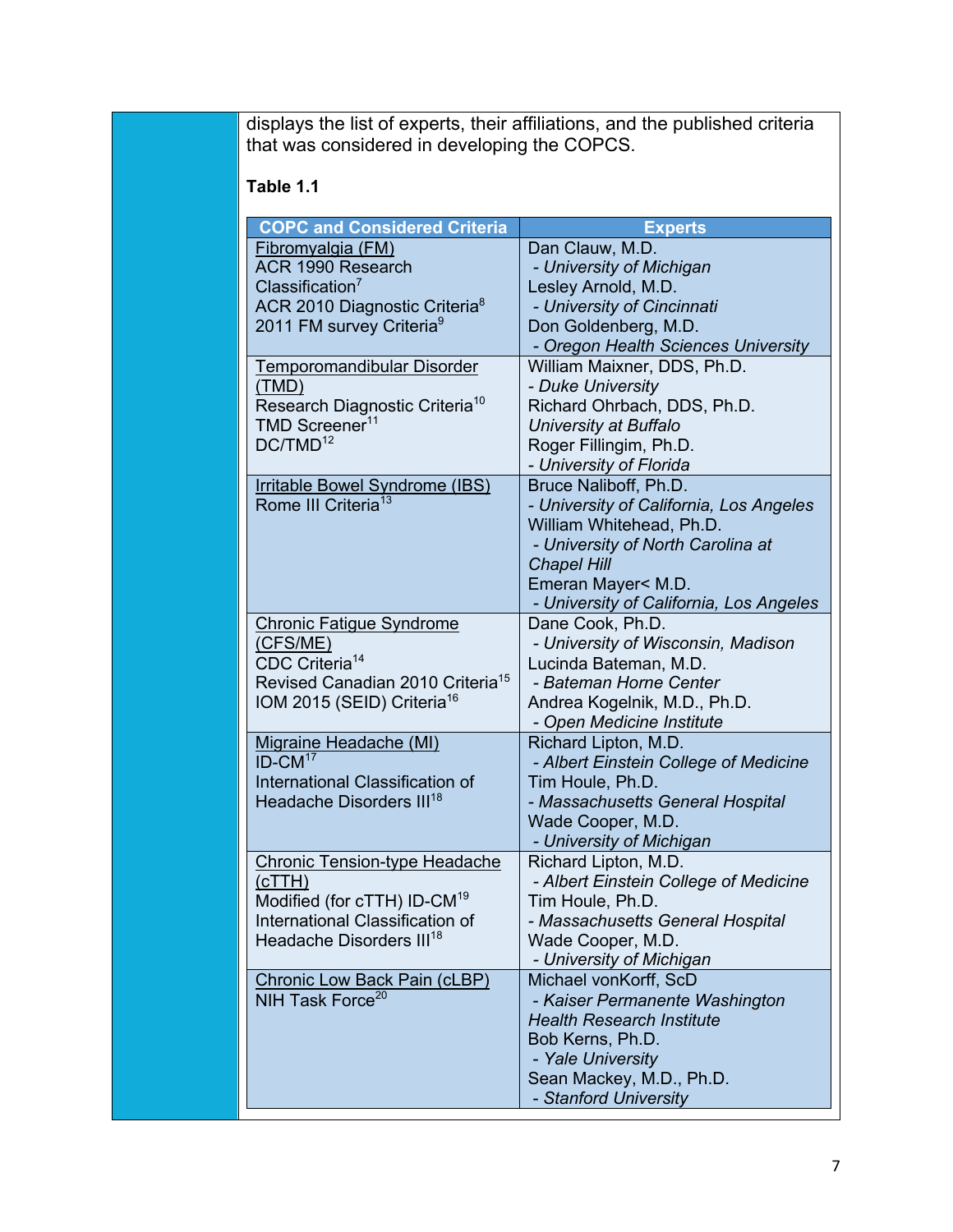| Urologic Chronic Pelvic Pain<br>(UCPPS)<br><b>Interstitial Cystitis and Painful</b><br><b>Bladder Syndrome (IC/PBS)</b><br>GUPI <sup>21</sup><br>RICE criteria <sup>22</sup> | J. Quentin Clemens, M.D.<br>- University of Michigan<br>Michel Pontari, M.D.<br>- Temple University<br>Ursula Wesselmann, M.D., Ph.D.<br>- University of Alabama, Birmingham |
|------------------------------------------------------------------------------------------------------------------------------------------------------------------------------|------------------------------------------------------------------------------------------------------------------------------------------------------------------------------|
| Painful Endometriosis (ENDO)<br>Epidemiology Case definition <sup>23</sup><br>Self-report of physician diagnosis                                                             | Susie As-Sanie, M.D.<br>- University of Michigan<br>Frank Tu, M.D., MPH<br>- Northshore Research Institute<br>Georgine Lamvu, M.D., MPH<br>- Orland VA Medical Center        |
| Vulvodynia (VVD)<br>Consensus terminology <sup>24</sup>                                                                                                                      | Barbara Reed, M.D., MSPH<br>- University of Michigan<br>Ruby Nguyen, Ph.D.<br>- University of Minnesota<br><b>Christin Veasley</b><br>- Chronic Pain Research Alliance       |

While some of the diagnostic categories required only 1 meeting and consensus was rapid (e.g., FM, IBS), other categories required multiple meetings of the experts in order to reach consensus. In the end however, consensus was reach for all COPCs.

#### Structuring the COPCS prototype.

One goal in the development of the COPCS was to produce a screener that would be more efficient than having a clinician administer the formal diagnostic criteria for all 10 COPCS to a given individual. With this goal in mind, the COPCS uses the combination of a body map and several questions to trigger the administration of each diagnostic module. For example, if the individual marks jaw pain on the body map, this would trigger the administration of the criteria for TMD. If no areas around the head are marked, the likelihood of this individual having TMD is low and therefore the TMD module is bypassed.

Once all of the items for the each of COPCs were finalized, the scoring algorithms were written, and the triggering logic was completed, the panel of experts was again convened to review and approve of the draft project. The project was approved, allowing the blueprints to be digitized into a working assessment tool.

#### Developing the digital version of the COPCS.

With the instructions now written, Duke University in combination with Research Triangle Institute (RTI) digitized the first working prototype of the COPCS.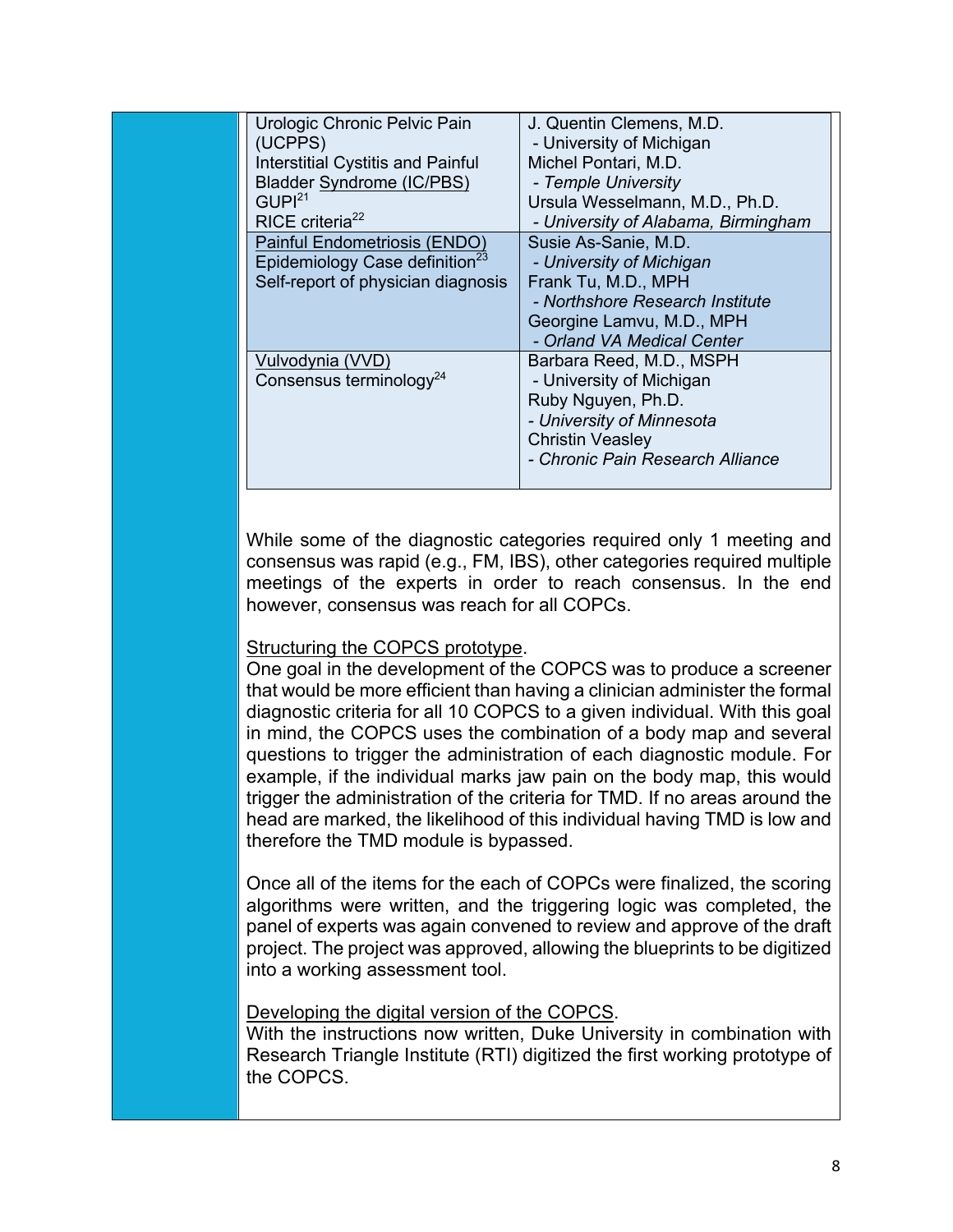Several versions of the COPCS were tested at Duke before ultimately deciding to incorporate the COPCS into their Pain Clinic's electronic data collection protocol. Early versions of the COPCS were also programmed into CHOIR at Stanford and into Qualtrics at Michigan. Versioning of the COPCS addressed updates to some of the diagnostic criteria as new criteria emerged or addressed patient feedback regarding ease of use.

The NIH HEAL Initiative requests broader access to the COPCS. The Research Electronic Data Capture (REDCap) is a software system designed for use in clinical and translational research. It is available without charge to research institutions, which greatly expands access compared to fee-based platforms. The University of Michigan received supplemental funds from their NIAMS BACPAC parent grant to reprogram the COPCS into REDCap and conduct simple validation (NIH 3U19AR076734-01W1).

New to Version 11.0. With version 11.0, the reprogramming of the COPCS into REDCap reflects some major changes from prior versions. Since REDCap does not permit "clicking" within graphics, we created a simplified body map with accompanying check boxes. We consulted patient groups for guidance regarding the best layout, formatting, and colors, for this important aspect of the screener. In addition, logical changes to the scoring and/or skip logic were requested from the expert panelists associated with IC/CP, painful endometriosis, and VVD. The new version 11.0 was then reviewed by several patient panels for usability, comprehension, and administration time. A second cohort of patients participated in a validation study of the COPCS described later.

Ongoing and future studies with the COPCS will further support the validity of the COPCS and its use in clinical studies of individuals with COPCs.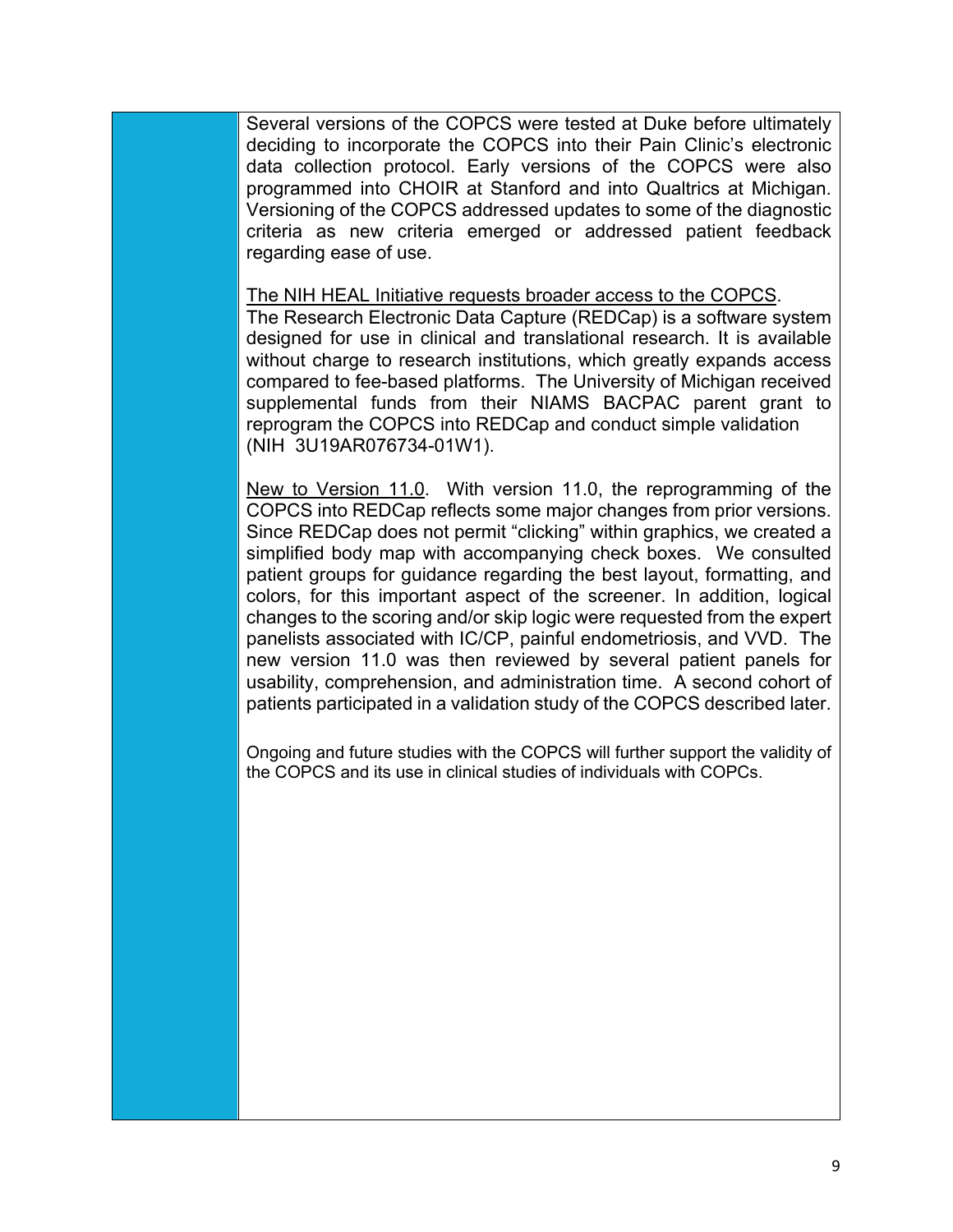# Chapter 2 **Items of the COPCS**

WELCOME



**Chronic Overlapping Pain Conditions Screener** 

This survey is designed to identify pain conditions that often occur together in the same individual.

The first part of the survey presents a body map and asks you to indicate the locations where you experience pain.

Based upon where you indicate the presence of pain, additional questions about symptoms will be asked to help identify the type of pain condition(s) that you are experiencing in each location. You may be asked about more than one condition even if you have pain in only one area of the body.

Please complete this survey on your own in a quiet location. Depending on your answers the survey should take 10-30 minutes to complete. Thank you.

Demographics

*Note: "name" can be replaced with study ID Note: biological sex is needed for branching logic*

First name:

Last name: \_\_\_\_\_\_\_\_\_\_\_\_\_\_\_\_\_

What is your biological sex? Male| Female

# **The next section displays the body map and supplemental questions that trigger the modules**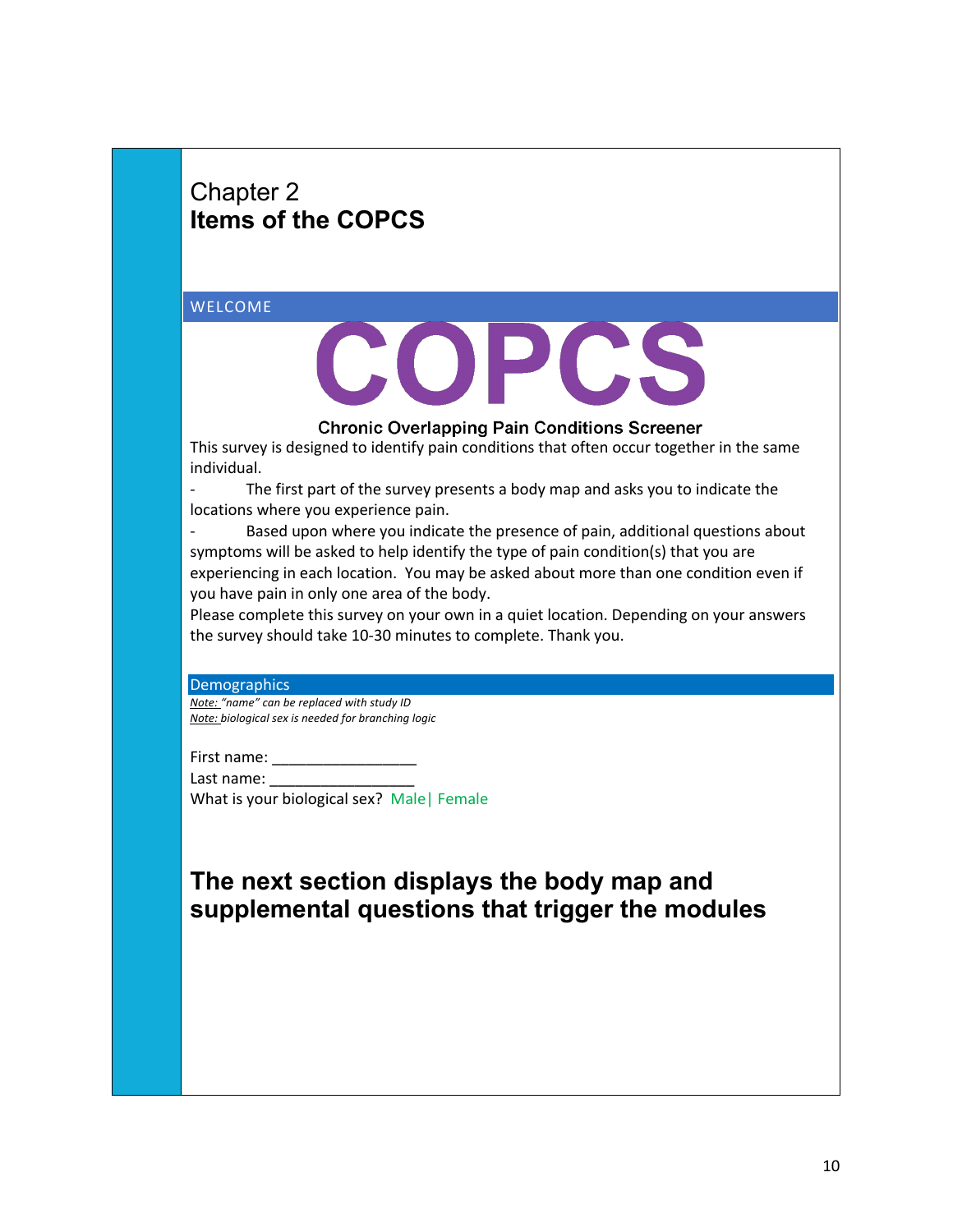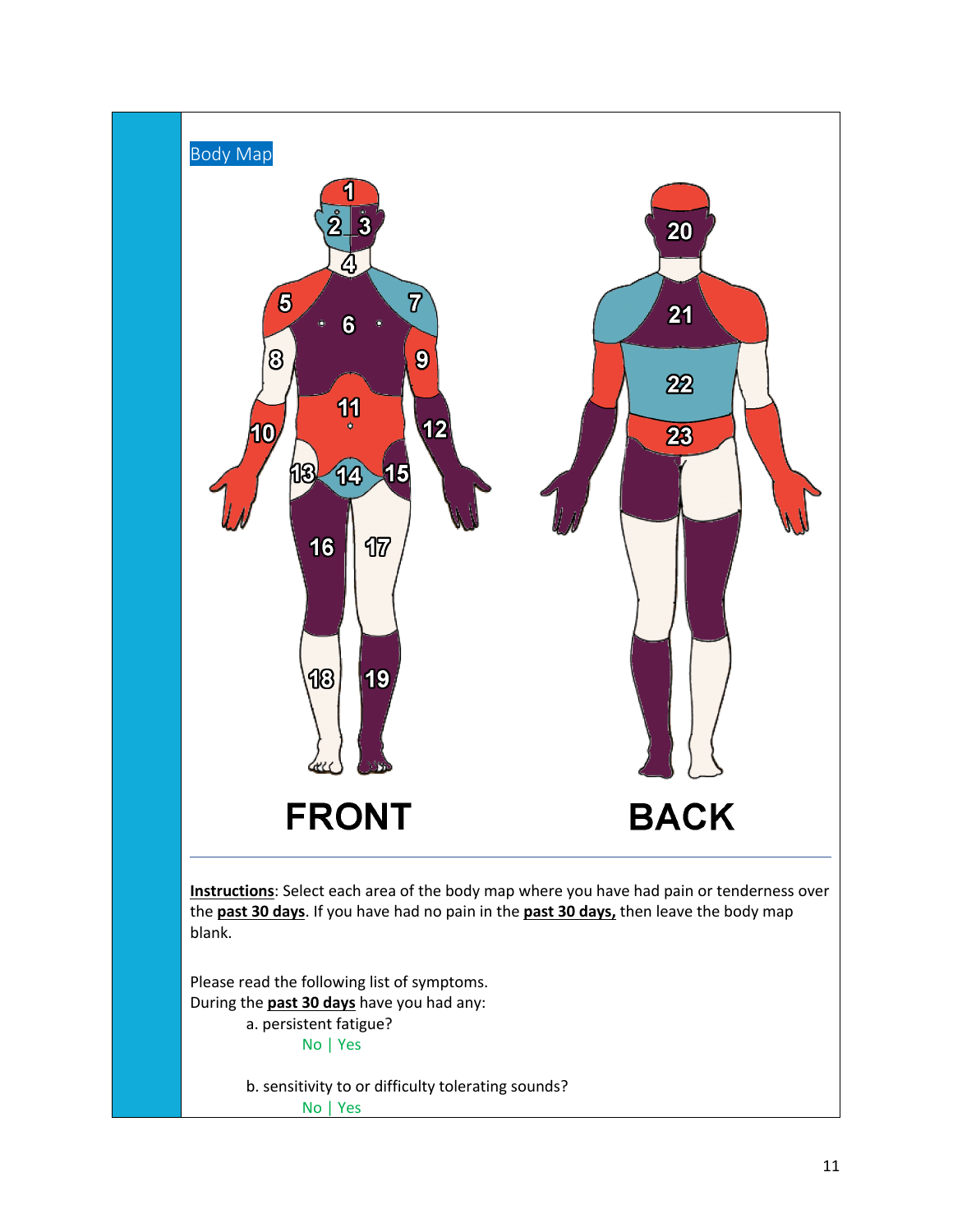c. sensitivity to or difficulty tolerating odors? No | Yes

d. sensitivity to or difficulty tolerating bright lights? No | Yes

e. sensitivity to or difficulty tolerating certain chemicals, such as perfumes, laundry detergents, gasoline and others? No | Yes

# **If female, the following questions will be asked if the pelvic region was marked on the body map**

The next question will ask about symptoms in your genital and rectal area.



During the **past 30 days** have you had any genital pain or discomfort in the shaded area? No | Yes

g. Have you **ever** been diagnosed with endometriosis? No | Yes

Based upon your responses to the previous screening questions (i.e., body map and questions) you will now be presented with some diagnostic questions associated with chronic pain conditions.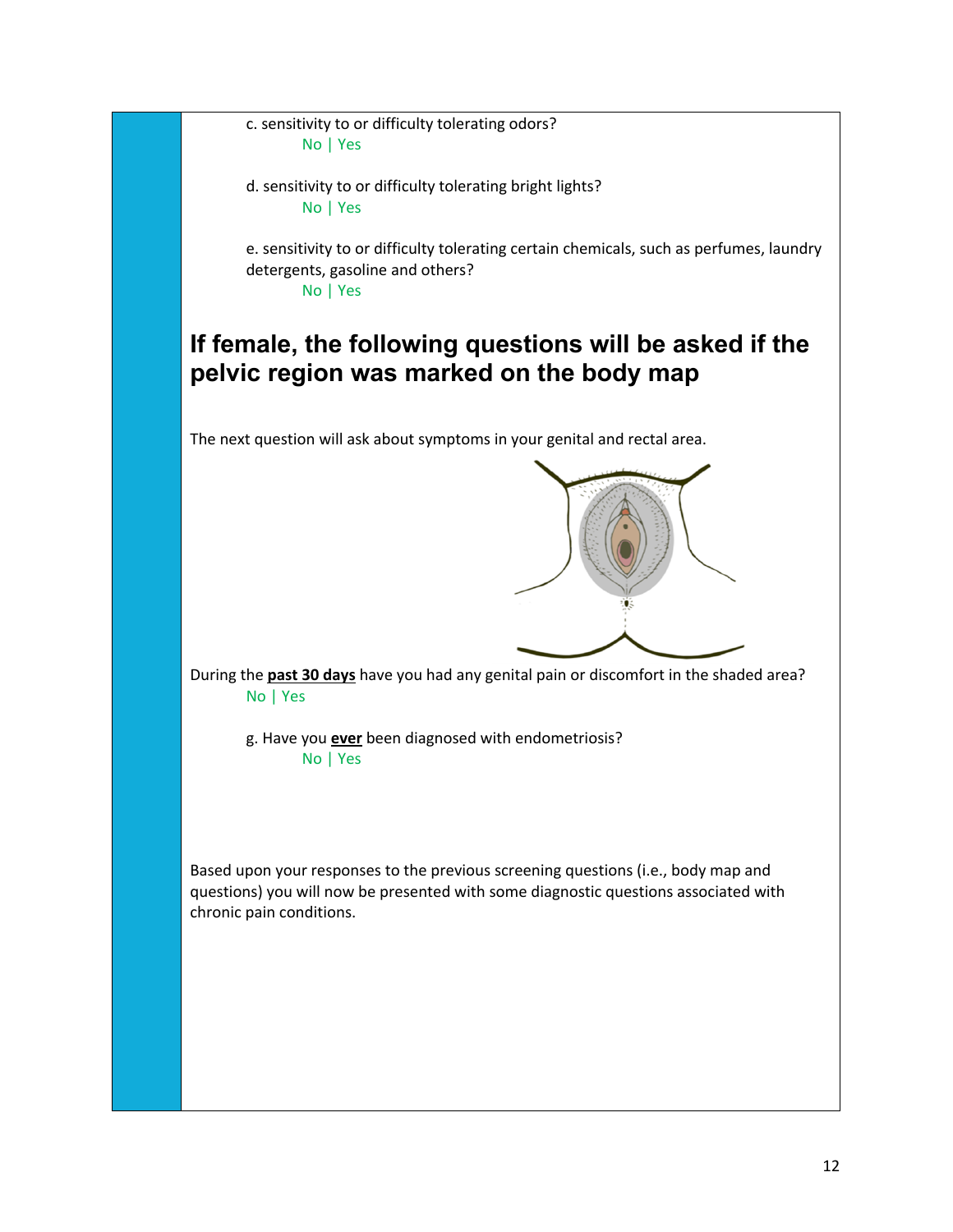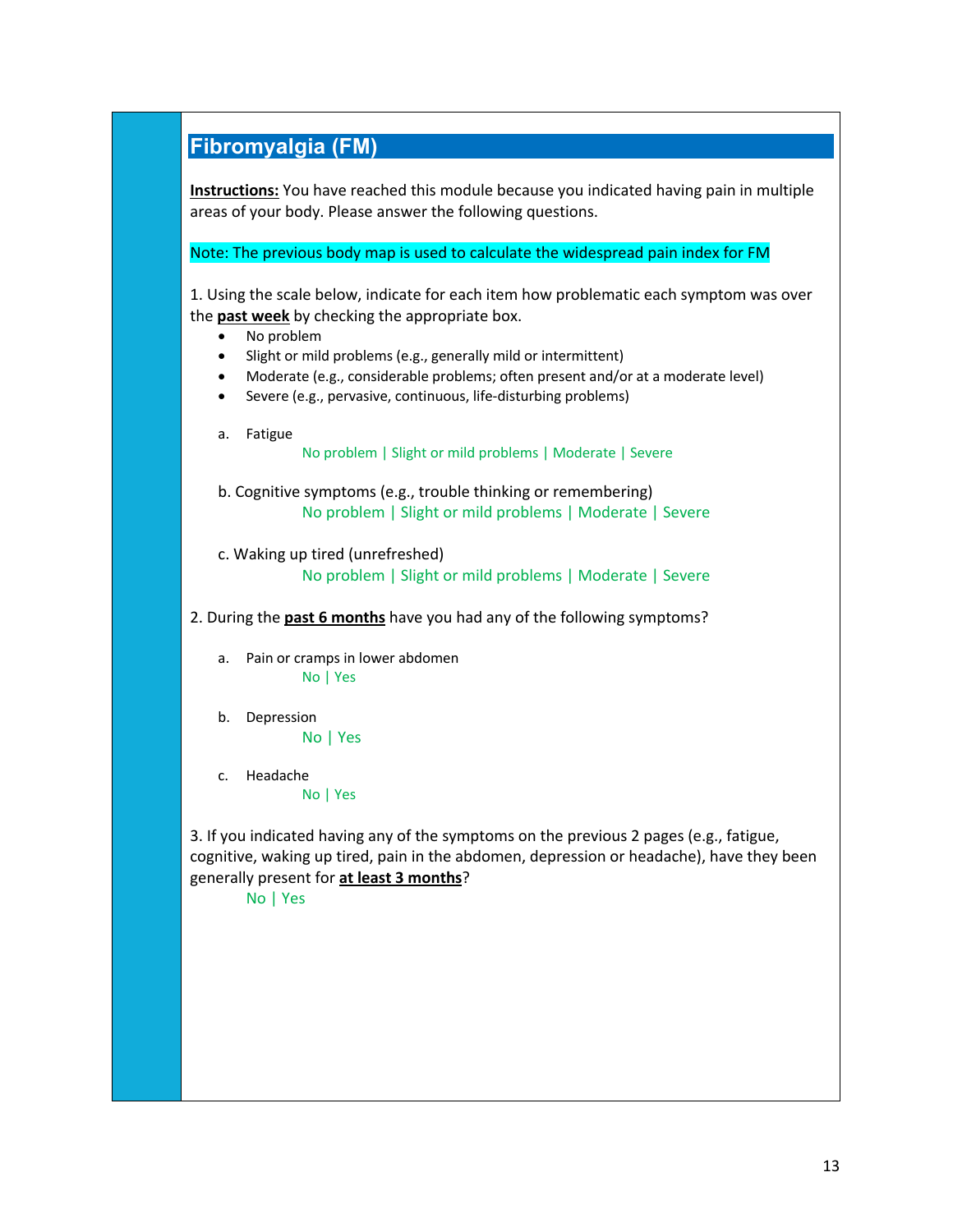## **Temporomandibular Disorder (TMD)**

**Instructions:** You have reached this module because you indicated having pain in areas associated with your jaw and/or temple. Please answer the following questions.

1. In the **last 30 days**, on average, how long did any pain last in your jaw or temple area on either side?

No Pain| From very brief to more than a week, but it does stop| Continuous

2. In the last 30 days, have you had pain or stiffness in your jaw upon awakening? No | Yes

3. In the last 30 days, did the following activities change any pain (that is, make it better or make it worse) in your jaw or temple area on either side?

a. Chewing hard or tough food No | Yes

- b. Opening your mouth or moving your jaw forward or to the side No | Yes
- c. Jaw habits such as holding teeth together, clenching/grinding, or chewing gum No | Yes
- d. Other jaw activities such as talking, kissing, or yawning No | Yes

### **Chronic Low Back Pain (cLBP)**

**Instructions:** You have reached this module because you indicated having pain in areas associated with your lower back. Please answer the following questions.

- 1. How long has low-back pain been an ongoing problem for you? Less than 1 month| 1-2 months| 3-5 months| 6 months-11months| 5, 1-5 years| 6, More than 5 years
- 2. How often has low-back pain been an ongoing problem for you over the **past 6 months**? Less than half the days in the past 6 months| At least half the days in the past 6 months| Every day or nearly every day in the past 6 months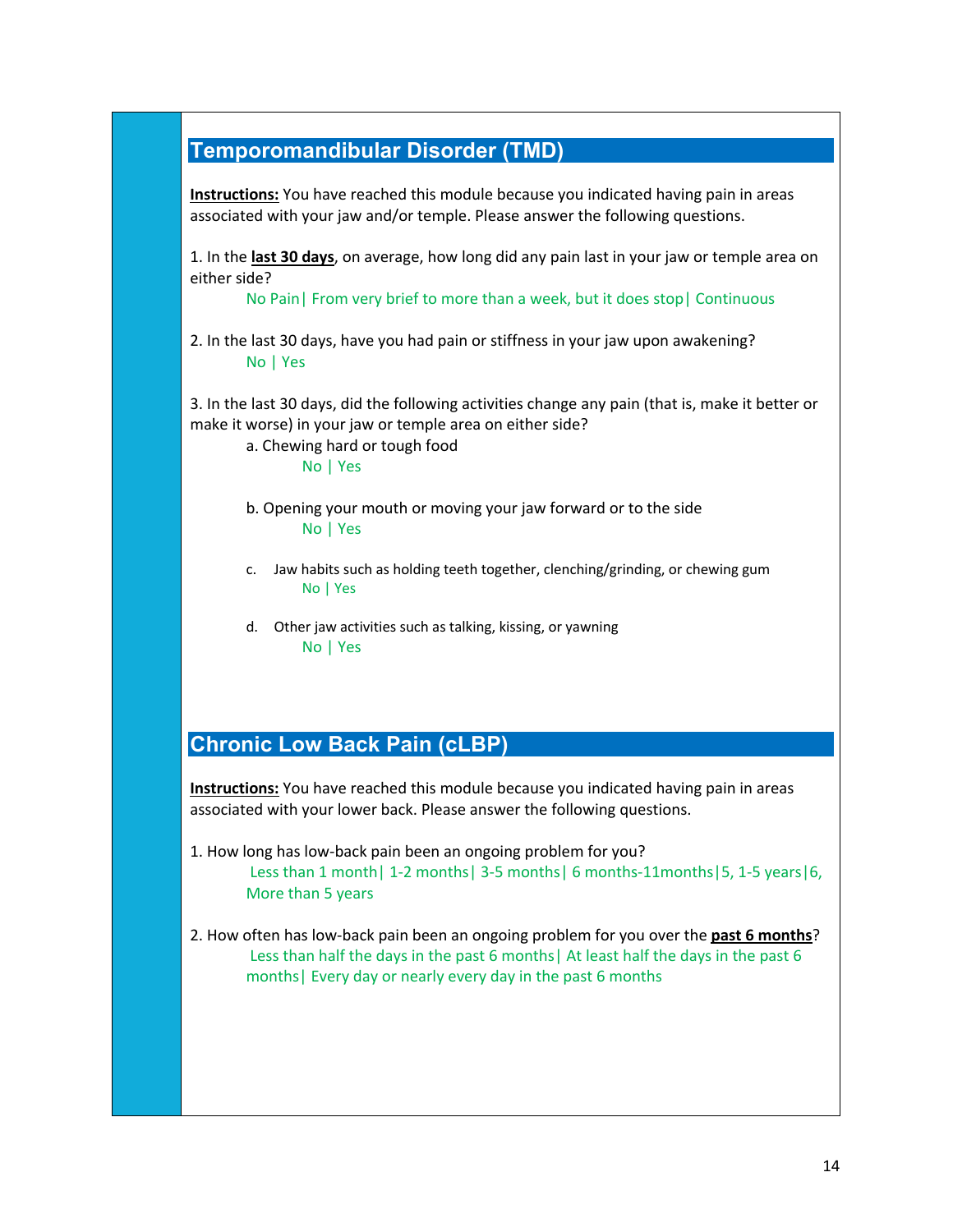### **Interstitial Cystitis/Bladder Pain Syndrome and Chronic Prostatitis (IC/BPS) (CP)**

**Instructions:** You have reached this module because you indicated having pain in areas associated with your pelvic region. Please answer the following questions.

1. In the **past 3 months**, have you ever had a feeling of pain, pressure, or discomfort in your lower abdomen or pelvic area -- that is, the part of your body that is above your legs and below your belly button? Yes|No

2. In the **past 3 months**, have you had a feeling of a strong urge or feeling that you had to urinate or "pee" that made it difficult for you to wait to go to the bathroom? Yes|No

3. Would you say this urge to urinate is mainly because of pain, pressure or discomfort or mainly because you are afraid you will not make it to the toilet in time to avoid wetting? PAIN, PRESSURE, DISCOMFORT | FEAR of WETTING

4. In the **past 3 months** (when you were having symptoms), how many times on average have you had to go to the bathroom to urinate during the day when you are awake? Free numeric entry

MALES ONLY-Chronic Prostatist:

1. In the **last three months**, have you experienced any pain or discomfort in the following areas?

a. Area between rectum and testicles (perineum) Yes|No

b. In the **last week**, have you experienced: Pain or discomfort during or after sexual climax (ejaculation)?

Yes|No

c. Which number best describes your AVERAGE pain or discomfort on the days that you had it, over the **last three months**?

0 - No Pain | | 10 - Worst Imaginable Pain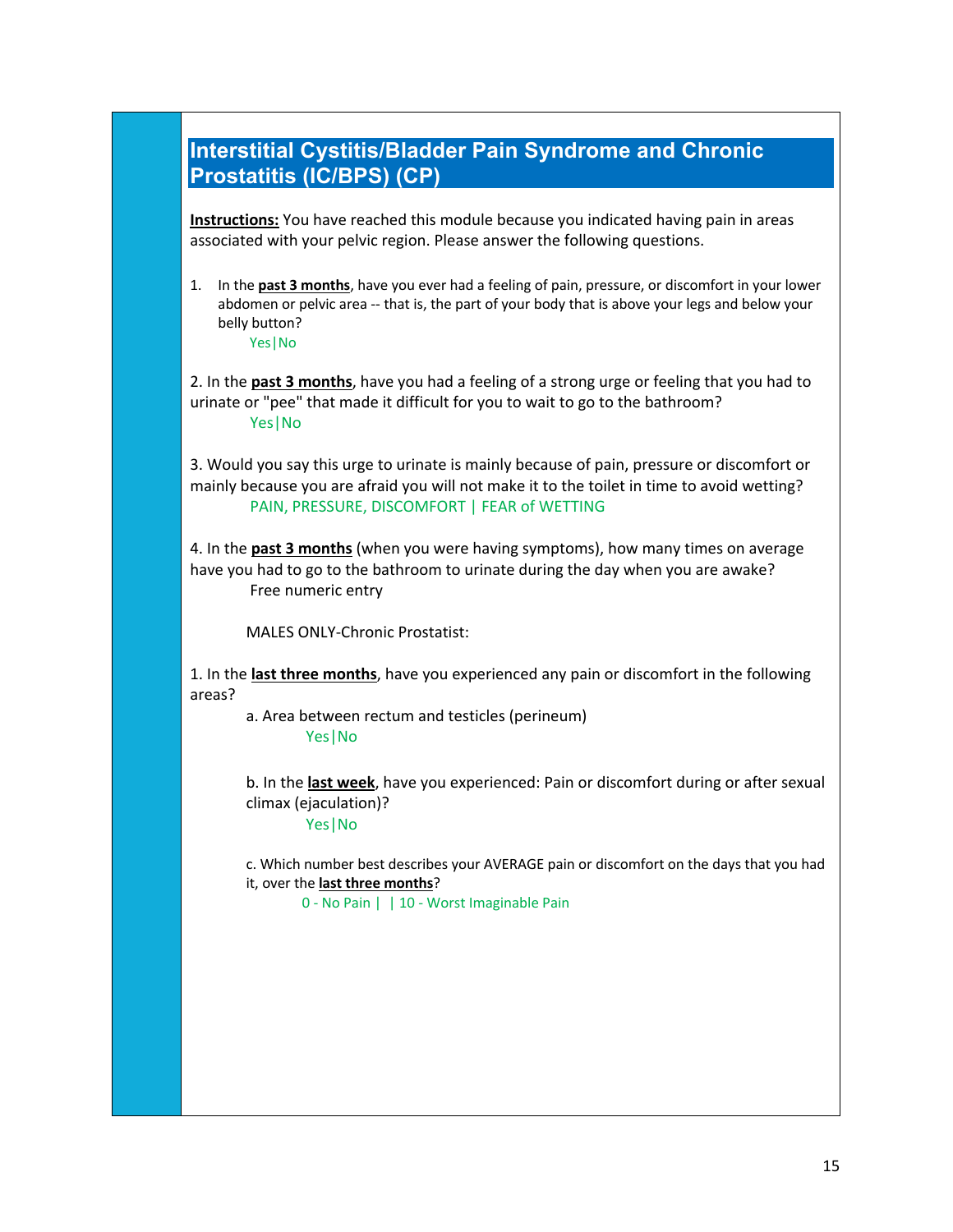## **Migraine/Chronic Tension-Type Headache (MI/TTH)**

**Instructions**: You have reached this module because you indicated having pain in areas associated with your head and face. Please answer the following questions.

1. In the past three months, have you experienced headaches on at least half of the days?" Yes|No

What were your SYMPTOMS when you had headaches in the **last month (past 30 days)**? Describe the pain and other symptoms you have with your headaches. If you have more than 1 type of headache, please answer for your most severe type.

2. How often in the **last month (past 30 days)** were you unusually sensitive to light (e.g., you felt more comfortable in a dark place)?

Never| Rarely| Less than half the time| Half the time or more

3. How often in the **last month (past 30 days)** were you unusually sensitive to sound (e.g., you felt more comfortable in a quiet place)? Never| Rarely| Less than half the time| Half the time or more

4. How often in the **last month (past 30 days)** was the pain moderate or severe? Never| Rarely| Less than half the time| Half the time or more

5. How often in the **last month (past 30 days)** did you feel nauseated or sick to your stomach?

Never| Rarely| Less than half the time| Half the time or more

What was your MEDICATION USE for headache in the **last month (past 30 days)**? When answering the next 2 questions, only count medications you take as needed to relieve headache.

6. How many days in the last month (past 30 days) did you use over-the-counter medications to treat your headache

 $\overline{\phantom{a}}$ 

 $\overline{\phantom{a}}$ 

7. How many days in the **last month (past 30 days)** did you use prescription medications to treat your headache attacks?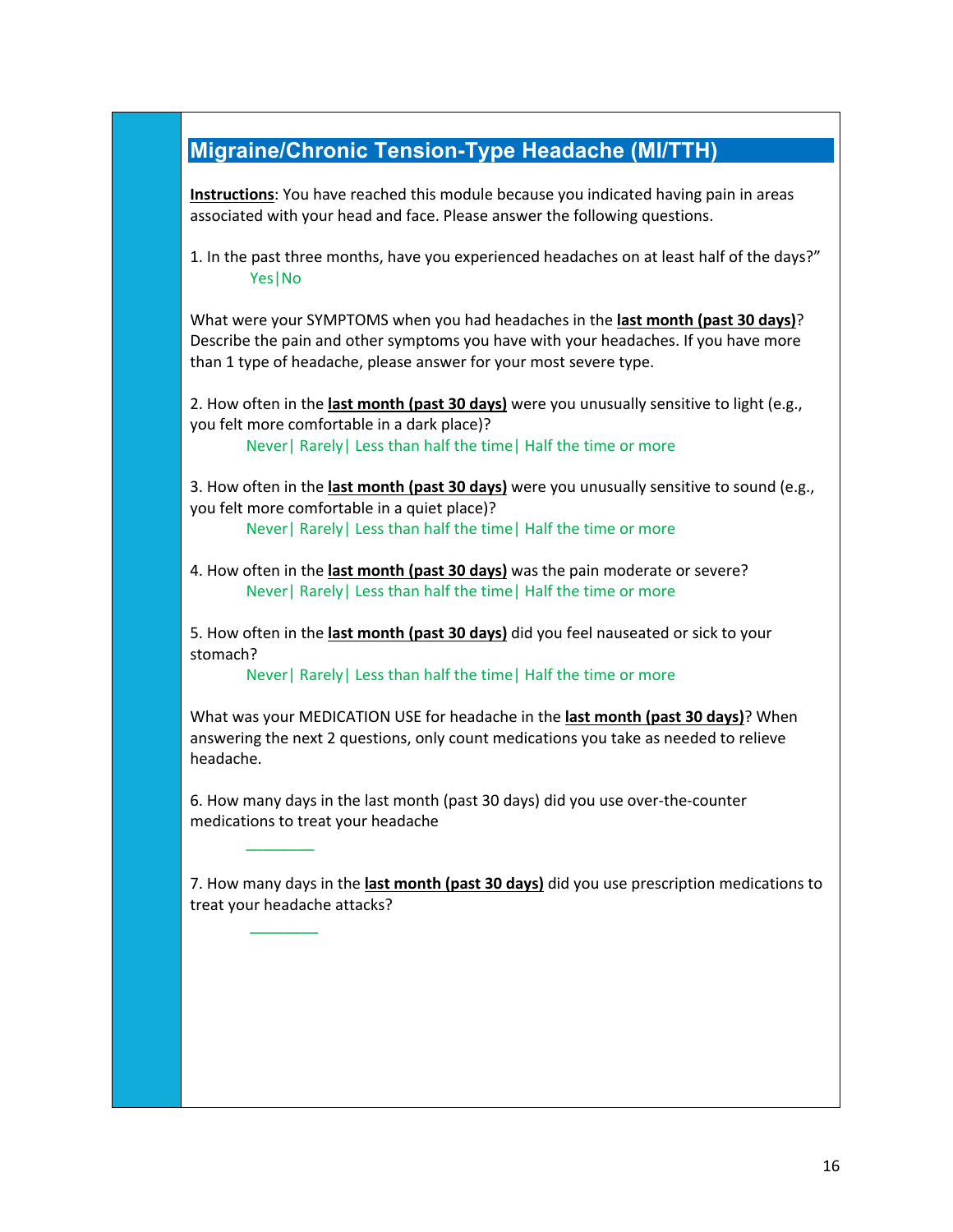## **Irritable Bowel Syndrome (IBS)**

**Instructions:** You have reached this module because you indicated having pain in areas associated with your abdomen and/or rectal areas. Please answer the following questions.

1. In the **last 3 months (90 days**, how often did you have pain anywhere in your abdomen? Never| Less than one day a month| One day a month| Two to three days a month| Once a week| Two to three days a week| Most days| Every day| Multiple times per day or all the time

2. How often did this pain in your abdomen happen close in time to a bowel movement - just before, during, or soon after? (Percent of times with pain) 0% Never | 50% | 100% Always

3. How often did your stools become either softer than usual or harder than usual when you had this pain? (Percent of times with pain) 0% Never | 50% | 100% Always

4. How often did your stools become either more frequent than usual or less frequent than usual when you had this pain? (Percent of times with pain) 0% Never | 50% | 100% Always

### **Myalgic Encephalomyelitis/Chronic Fatiuge Syndrome (ME/CFS)**

**Instructions**: You have reached this module because you indicated having persistent fatigue. Below are some definitions of fatigue and some questions about your fatigue. The following questions are related to periods of fatigue lasting **at least 6 months**. An episode of fatigue or exhaustion is defined as "beginning" when you no longer felt that you had your normal amount of energy. An episode of fatigue or exhaustion is defined as "ending" when you felt basically back to normal.

1. a. Have you ever had a period of unexplained ongoing fatigue or exhaustion lasting **at least 6 months**?

No | Yes

- b. Are you currently experiencing such a period of ongoing fatigue or exhaustion lasting **at least 6 months**? No | Yes
- 2. a. Compared to before the fatigue began, how often has the fatigue resulted in a substantial reduction in your capacity to function normally in work, educational, personal or social activities?

Less than half the days in the past 6 months| At least half the days in the past 6 months| Every day or nearly every day in the past 6 months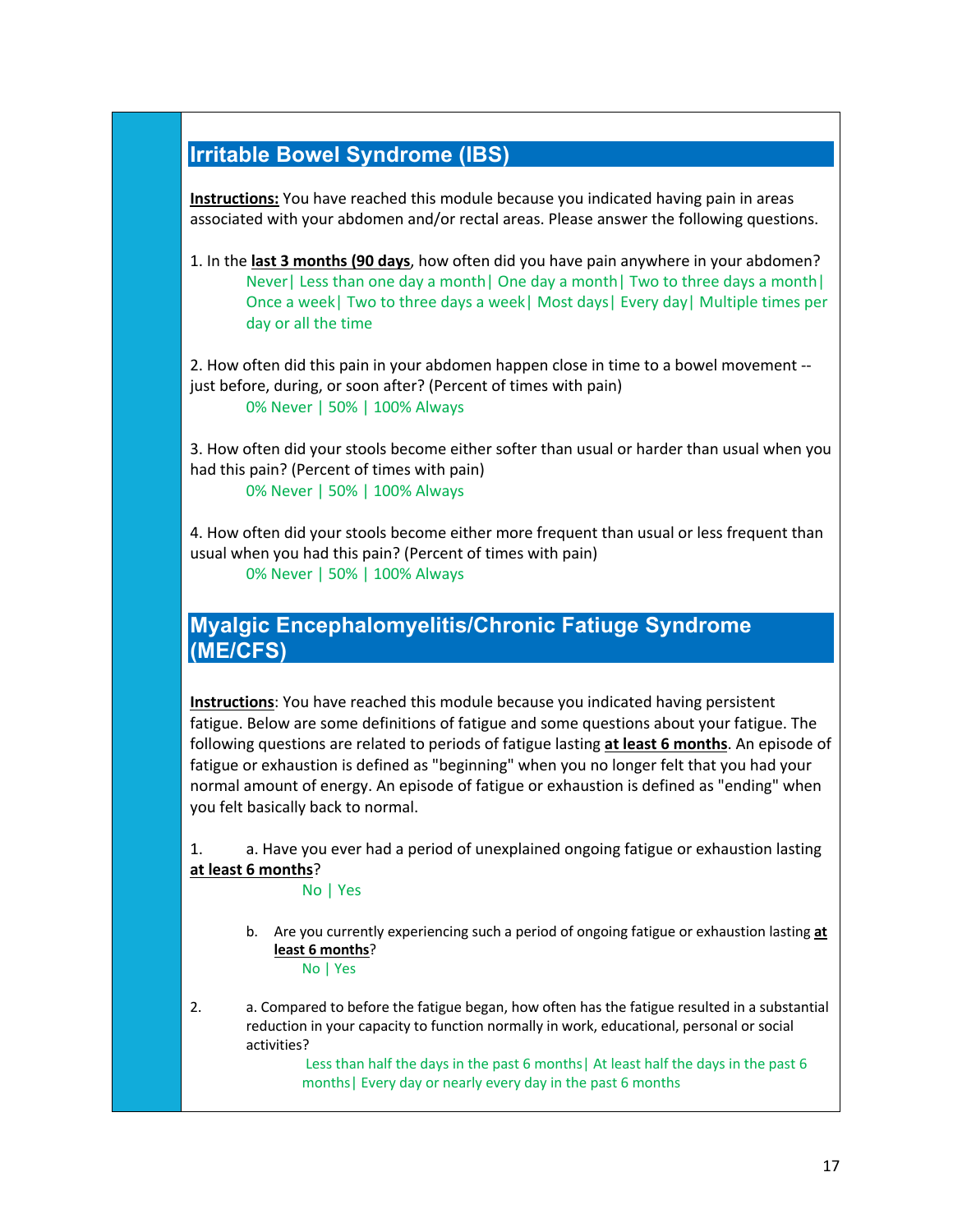- b. Compared to before the fatigue began, how often has the fatigue been at least moderate to severe? Less than half the days in the past 6 months | At least half the days in the past 6
	- months | Every day or nearly every day in the past 6 months

## **Vulvodynia (VVD)**

**Instructions**: You have reached this module because you indicated having pain in areas associated with your genitalia. Below you will find a diagram of the genitalia for females along with labeling and definitions. The next few questions ask about pain or discomfort in the "vulva". The "vulva" refers to the external genital area from the opening of the vagina to the external vulvar lips. It also includes the clitoris, the opening to the urethra, and the area behind the vagina (toward the anus). This is the shaded area shown on the figure above.

- 1. Have you ever had pain/discomfort in the vulva, either with touch/pressure (such as during intercourse or tampon insertion) or spontaneously (without touch, pressure or vaginal insertion)? No | Yes
- 2. Did you ever have pain/discomfort in the vulva that continued to be a problem (either continuously, or off and on) for **at least 3 months**? No | Yes

## **Painful Endometriosis (ENDO)**

**Instructions**: You have reached this module because you indicated being diagnosed with endometriosis. Please answer the following questions.

- 1. Was your diagnosis of endometriosis diagnosed by a physician? No | Yes
- 2. Was your diagnosis confirmed by laparoscopy or laparotomy (a surgical diagnostic procedure)? No | Yes

3. In the **last 6 months**, have you had pain or discomfort associated with any of the following:

- a. pelvic region No | Yes
- b. lower abdomen No | Yes
- c. menstrual period No | Yes
- d. bladder No | Yes
- e. deep vaginal penetration (vaginal intercourse or insertion) No | Yes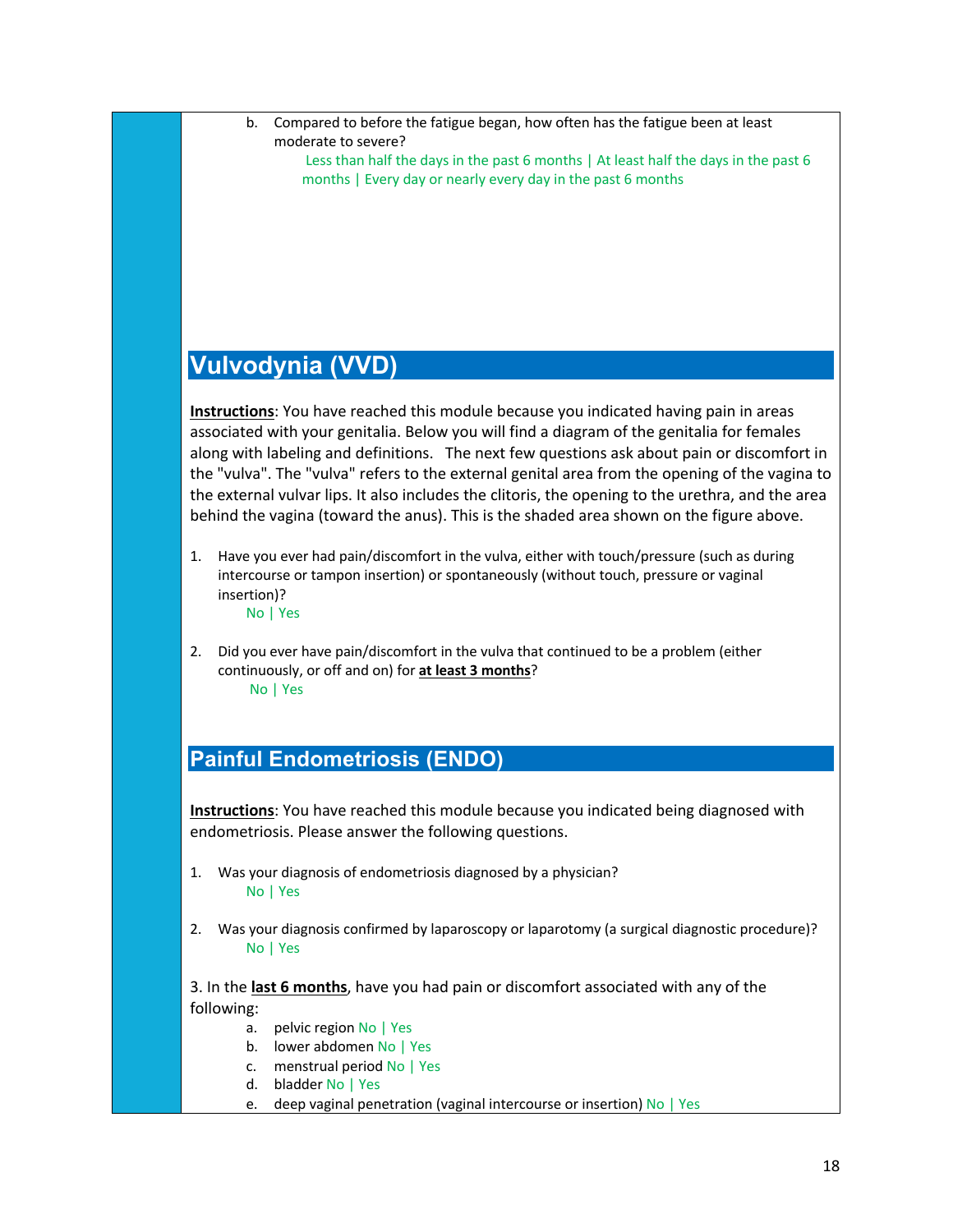f. bowel movements No | Yes 4. How long has the feeling of pain or discomfort in your lower abdomen or pelvic area been an ongoing problem for you? Less than 30 days| 1-2 months| 3-5 months| 6-11 months|5, 1-5 years|6, More than 5 years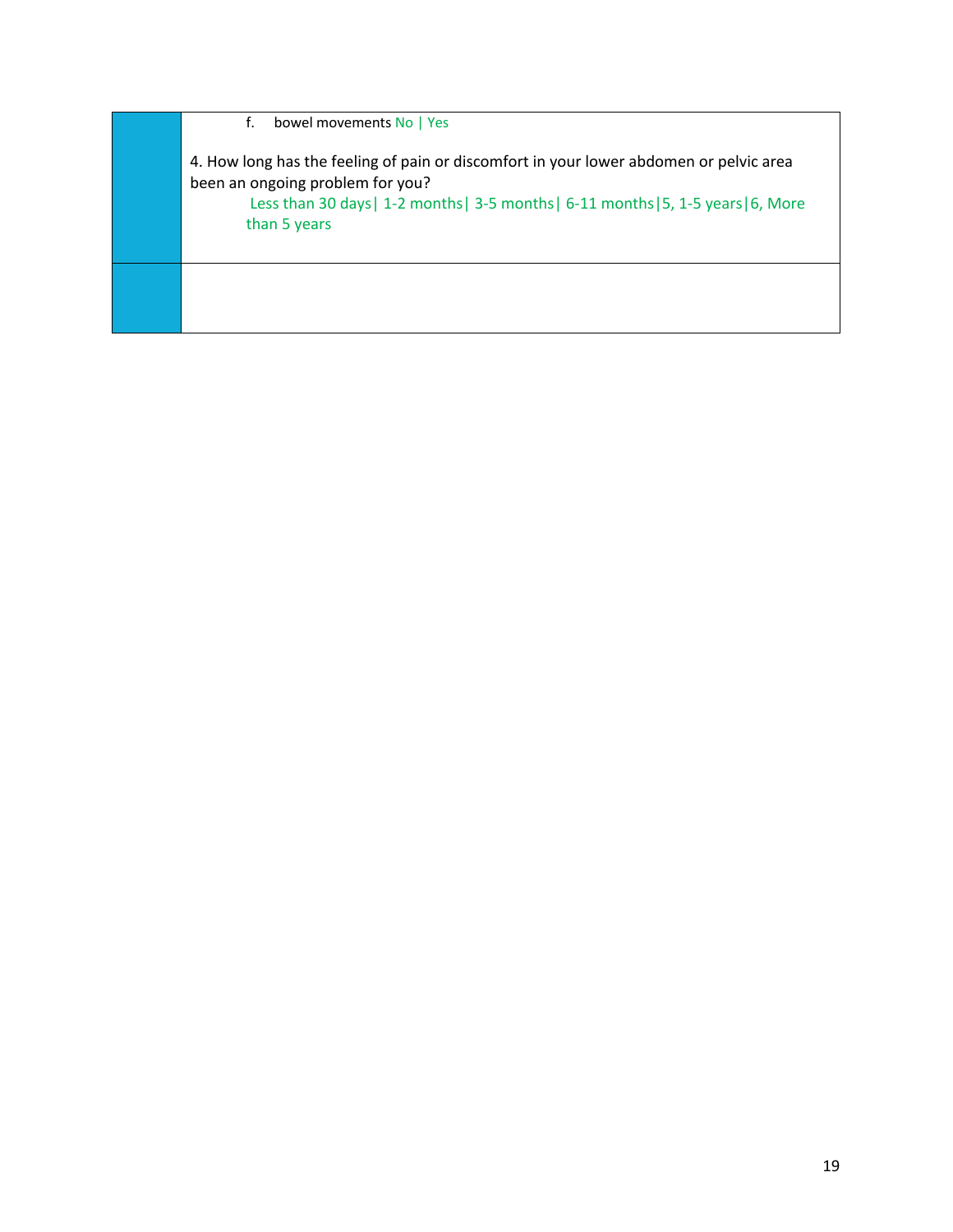# Chapter 3 **Scoring and Output from the COPCS Version 11.0**

**Scoring.** In most cases, scoring adheres to the published scoring criteria for each condition (See Table 3.1). In addition to identifying the presence of the condition, some scoring criteria further allows for the identification of sub-types of the condition. For purposes of the COPCS, we followed the scoring algorithm only as far as was needed to identify the presence of the condition. The COPCS does not identify sub-types of the COPCs.

| Condition             | Criteria                                          |
|-----------------------|---------------------------------------------------|
| <b>FM</b>             | ACR2016: <sup>25</sup> WPI and SSS are calculated |
|                       | internally according to ACR2016 scoring           |
| <b>IBS</b>            | Rome IV Criteria <sup>26</sup>                    |
| <b>TMJ</b>            | DC-TMD Pain Screener <sup>12</sup>                |
| <b>ME/CFS</b>         | Modified Fukuda Criteria <sup>14</sup>            |
| cLBP                  | NIH Task Force on chronic low back                |
|                       | pain <sup>20</sup>                                |
| IC/BPS & CP           | Combined case definitions for IC/PBS              |
|                       | and chronic prostatitis. <sup>27,28</sup>         |
| ENDO (with pain)      | Epidemiology case definition <sup>23</sup>        |
| Migraine              | International Classification of Headache          |
|                       | Disorders III <sup>18</sup>                       |
| Tension-type Headache | International Classification of Headache          |
|                       | Disorders III <sup>18</sup>                       |
| Vulvodynia            | Self-reported symptom survey <sup>29</sup>        |

Table 3.1

Note: While consistent with the published scoring criteria for each condition, the digital logic used to derive COPCS classifications aggregates data from multiple modules over the course of the administration so as to improve administration efficiency. Hand scoring of the COPCS is not possible.

Note: Migraine and Tension-Type Headache diagnoses are mutually exclusive.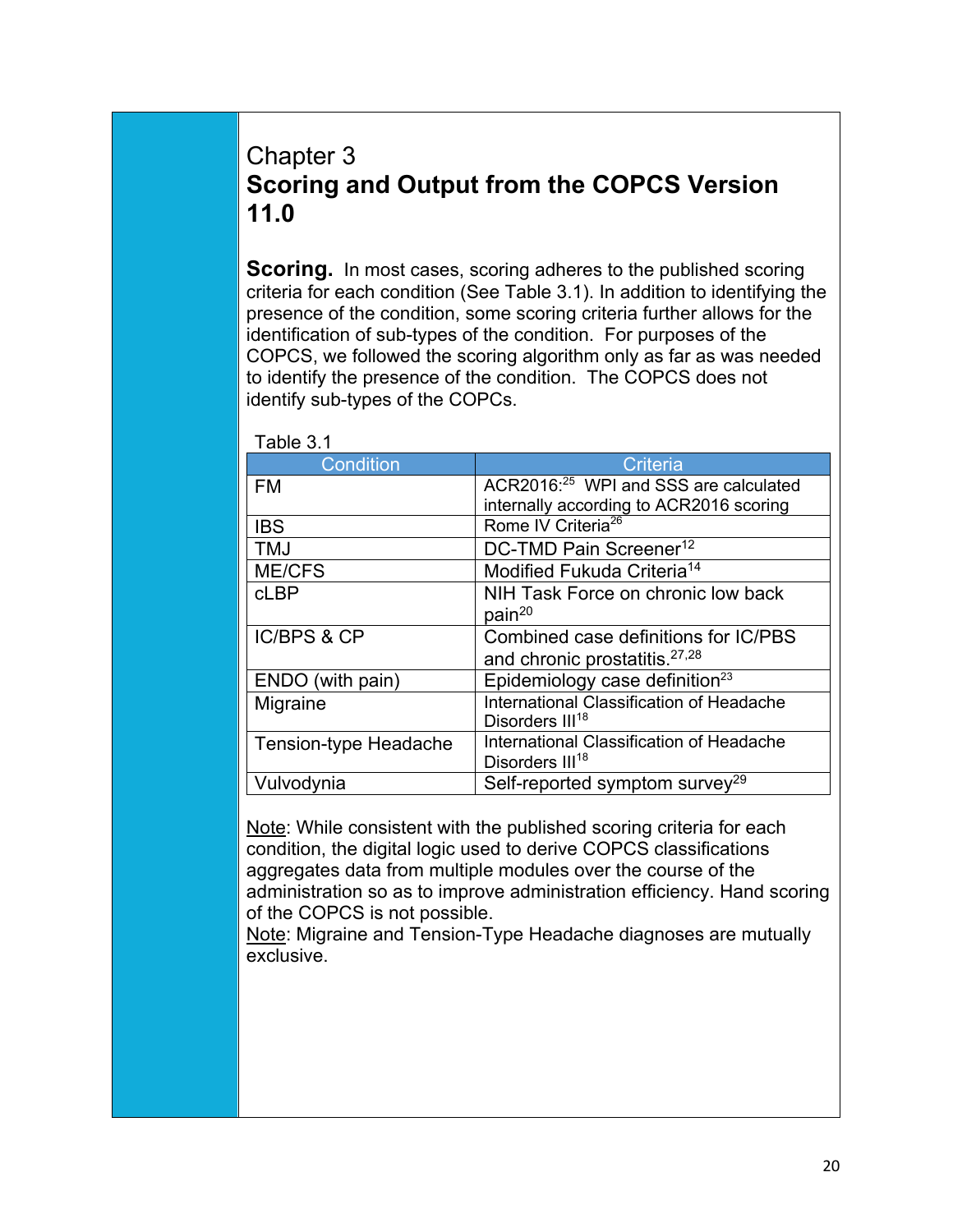**Output.** The output from the COPCS is the presence or absence of each of the 10 COPCs. Below we identify the elements of the output report.

- Chronic Low Back Pain
- Painful Endometriosis
- Fibromyalgia
- Irritable Bowel Syndrome
- Migraine-type Headache
- Myalgic Encephalomyelitis / Chronic Fatigue Syndrome
- Temporomandibular Disorder
- Tension-type Headache
- Interstitial Cystitis/Bladder Pain Syndrome or Chronic **Prostatitis**
- Vulvodynia

In addition, the report identifies how many of the 10 conditions cooccur within a given individual (e.g., x/10).

**PLEASE NOTE:** While these screening categories are based upon the actual diagnostic criteria, the COPCS is a screener and not a diagnostic tool. Thus the output of the COPCS is not a diagnosis; rather it identifies possible co-aggregation of COPCs within individuals.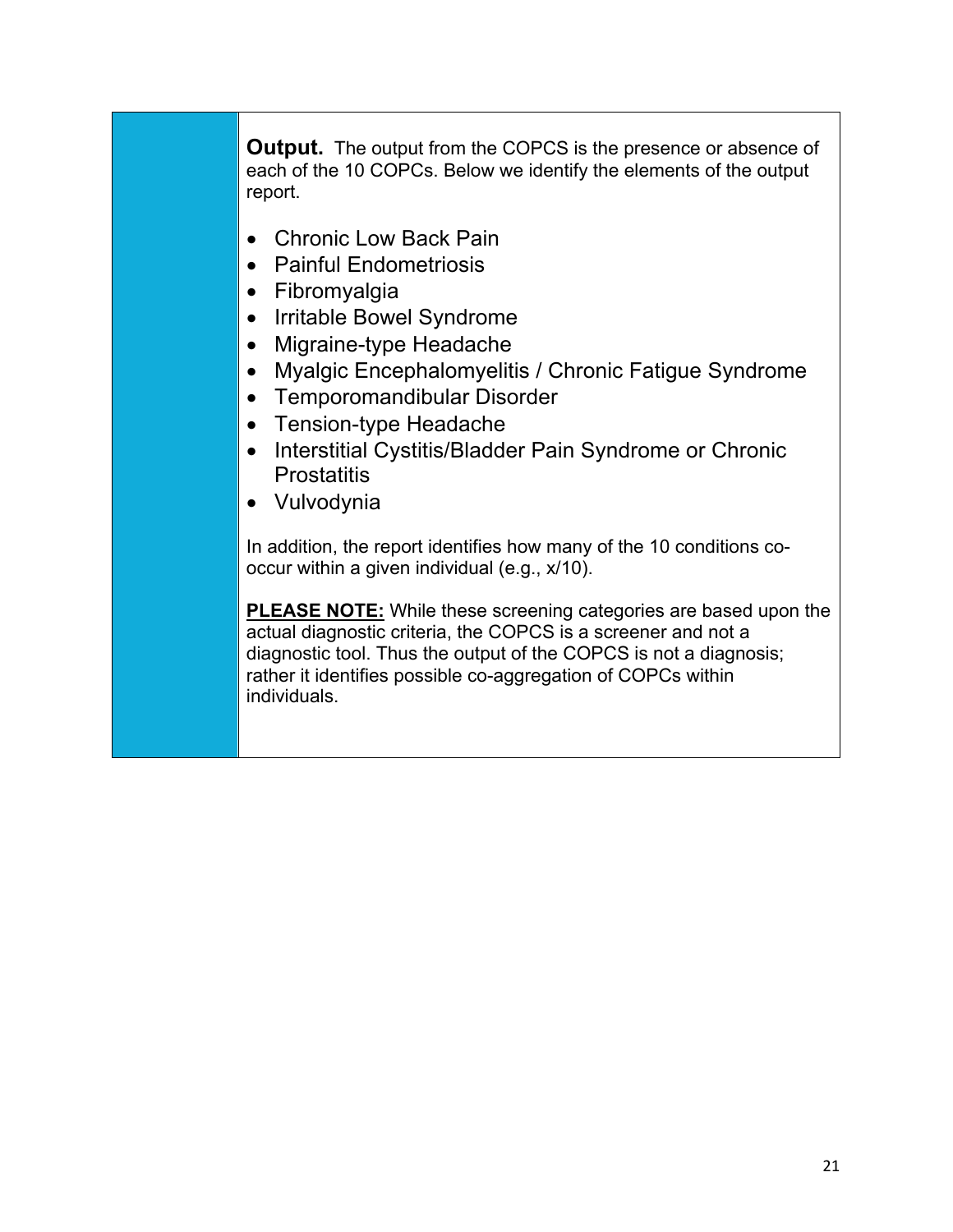# Chapter 4 **Validation Properties of the COPCS**

#### **Expert Panel.**

As described in Chapter 1, an expert panel of 30 scholars familiar with the diagnostic criteria for each of the 10 COPC conditions participated in a consensus building project so as to identify relevant classification criteria for each condition. Three experts per condition participated in this project. In most cases, the published Research Diagnostic Criteria, Clinical Diagnostic Criteria or the Epidemiological Classification Criteria were able to be adopted. Slight modifications were needed in some conditions (e.g., VVD, CFS, UCPPS) where there were competing diagnostic criteria and no established gold standard. Use of the existing diagnostic criteria that defines each condition, along with expert consensus supports the construct validity of this instrument.

#### **Patient focus groups**.

Two sets of patient focus groups were conducted. In each, patients were asked to comment on comprehension, usability, formatting and navigation. The first set of patients offered suggestions pertaining to the body map needing fewer regions, needing to be color coded (front and back), and needing colors that could be comprehended by individuals who were color-blind. Usability and comprehension by this group was excellent. After making the recommended modifications, a second patient focus reviewed the changes and again commented on comprehension, usability and navigation. This second group found the body map acceptable and had no difficulties with comprehension or navigation. These patient panels support the content validity of the COPCS, its usability, and comprehension.

#### **Construct Validity Study**.

Ideally, the COPCS would return the same diagnostic classifications and number of COPCS as would a clinician administering all 10 diagnostic criteria to the same individual. A study comparing clinician administered diagnostic criteria to the administration of the COPCS was conducted.

*Methods*. N=30 individuals (i.e., 3 with each of the 10 COPCS as an index condition) were recruited. Order of administration was counterbalanced. Physicians administered scripted versions of all 10 published diagnostic criteria from Table 3.1 to each participant. Patients also completed the COPCS in a separate session.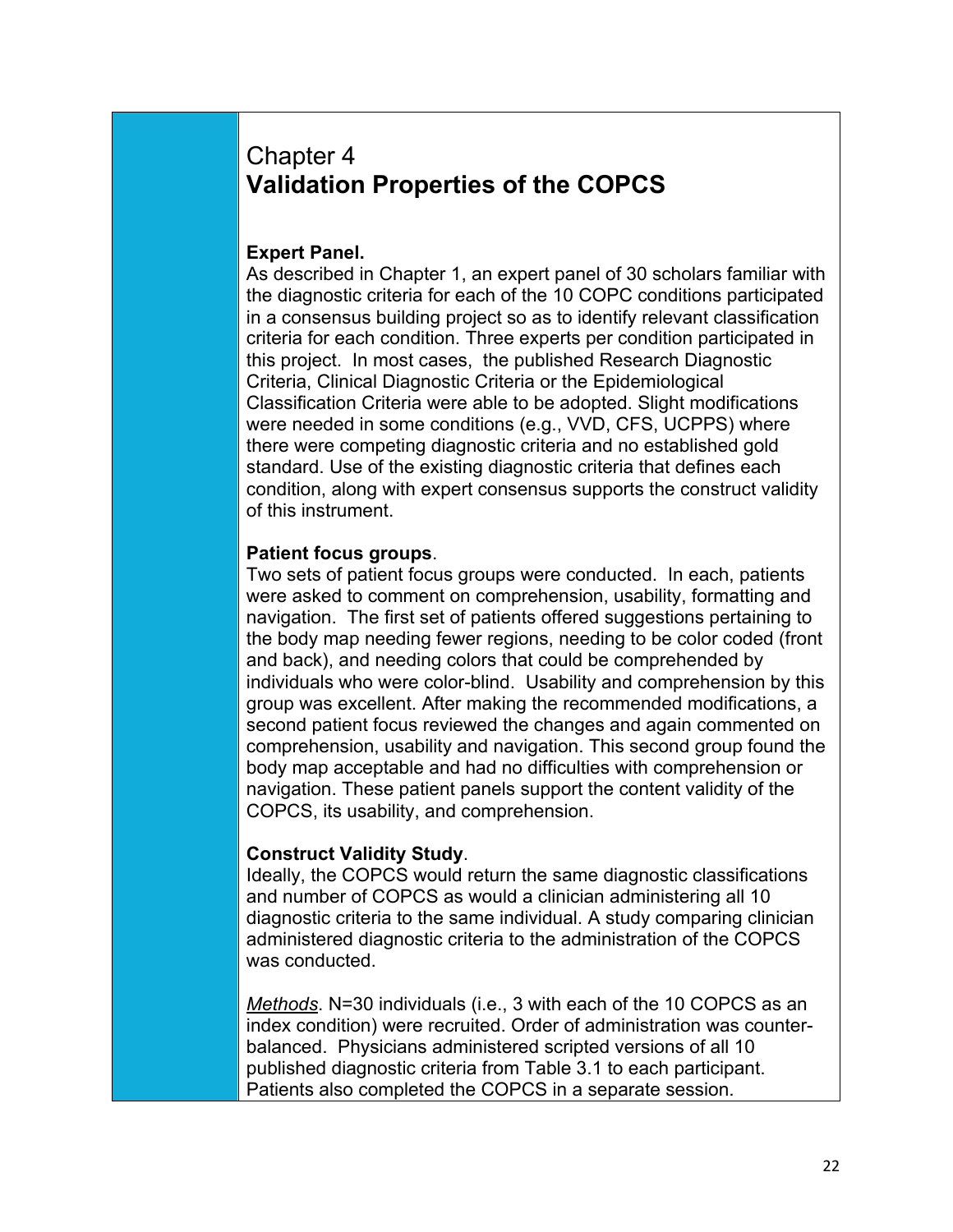By this methodology, each participant had the possibility of receiving 10 diagnoses from the COPCS and 10 diagnoses from the physician. Thus, with a sample of n=30, the concordance of 300 diagnoses could be evaluated. The percentage of matches out of 300 possible will be reported along with Cohen's Kappa statistics for agreement between methods.

*Results*. The diagnostic agreement between the physician administered criteria and the COPCS was 88%. This is considered "excellent" and acceptable for research and clinical application. Errors in matching were random and did not suggest a problem with any given diagnostic category or scoring algorithm. Deeper analysis of the discrepancies found that in each case, the participant was inconsistent in how they responded to an identical item (e.g., reporting positive criteria to one method and negative criteria to the other).

Kappa Statistics:

| cLBP                | 0.78  |
|---------------------|-------|
| <b>ENDO</b>         | 0.889 |
| FM                  | 0.866 |
| <b>IBS</b>          | 0.722 |
| <b>IC/BPS</b>       | 0.619 |
| <b>CPPS</b>         | 1     |
| <b>ME/CFS</b>       | 0.659 |
| Migraine/ cTTH      | 0.664 |
| TMD                 | 0.798 |
| <b>VVD</b>          |       |
| <b>Global Kappa</b> | 0.813 |

*Conclusion*. The consistency between the COPCS and the more labor intensive physician-administered method was sufficiently high to support the construct validity of the screener.

Future studies will explore the long-term test-re-test reliability of the COPCS acknowledging that some of the COPC's are themselves highly variable over time.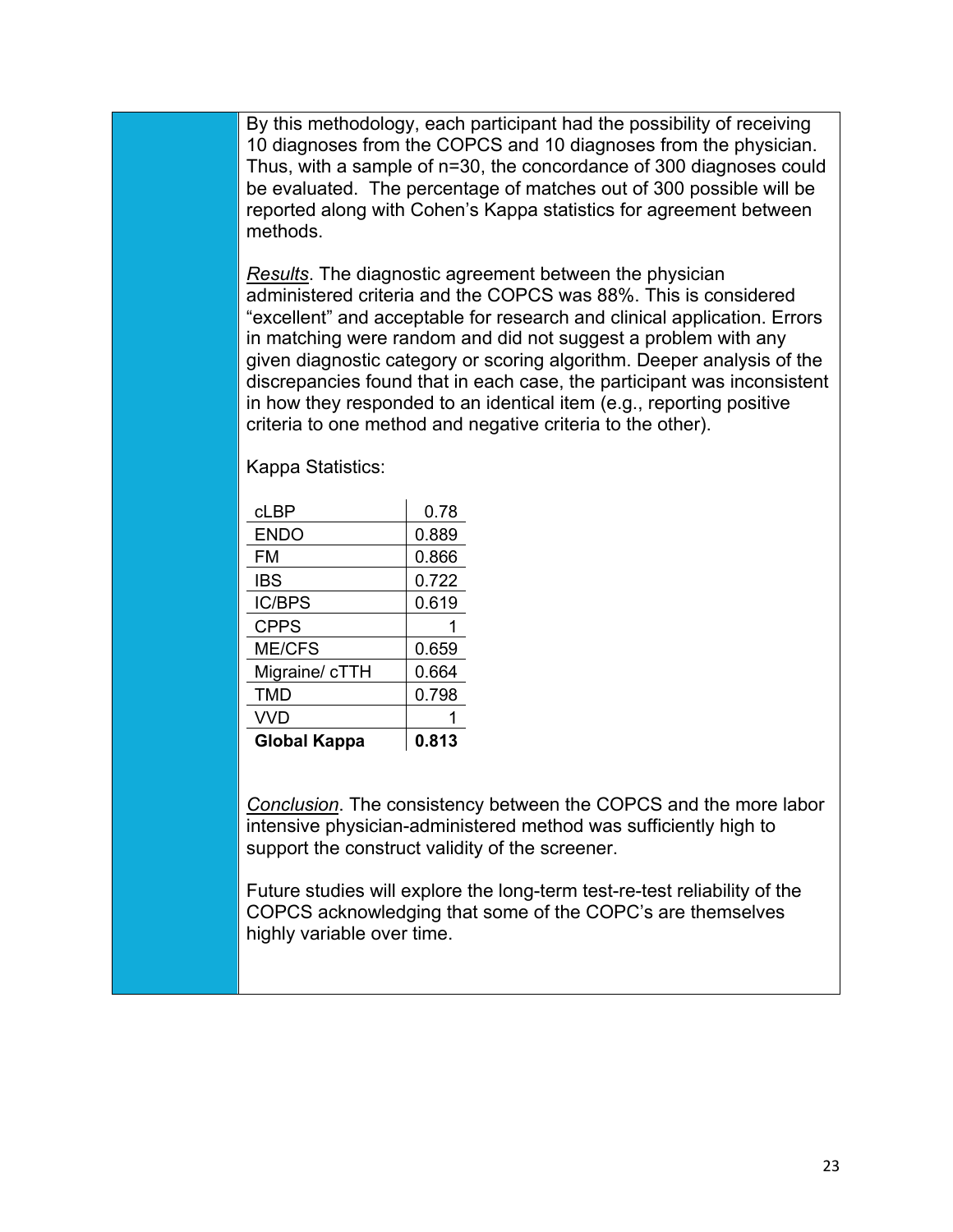#### REFERENCES

- 1. Institute of Medicine. *Relieving Pain in America: A Blueprint for Transforming Prevention, Care, Education, and Reserach.* Washington, DC: The National Academies Press; 2011.
- 2. Committee on Advancing Pain Research C, Education, Institute of M. *Relieving Pain in America: A Blueprint for Transforming Prevention, Care, Education, and Research.* The National Academies Press; 2011.
- 3. Maixner W, Fillingim RB, Williams DA, Smith SB, Slade GD. Overlapping Chronic Pain Conditions: Implications for Diagnosis and Classification. *J Pain.* 2016;17(9 Suppl):T93-T107.
- 4. Williams DA, Clauw DJ. Understanding fibromyalgia: lessons from the broader pain research community. *J Pain.* 2009;10(8):777-791.
- 5. Veasley C, Clare D, Clauw DJ, et al. Impact of chronic overlapping pain conditions on public health and the urgent need for safe and effective treatment: 2015 analysis and policy recommendations. In:2015.
- 6. U.S Department of Health and Human Services (HHS) OotSG. Facing Addiction in America: The Surgeon General's Report on Alcohol, Drugs, and Health, Executive Summary. 2016.
- 7. Wolfe F, Smythe HA, Yunus MB, et al. The American College of Rheumatology 1990 Criteria for the Classification of Fibromyalgia. Report of the Multicenter Criteria Committee. *Arthritis & Rheumatism.* 1990;33(2):160-172.
- 8. Wolfe F, Clauw DJ, Fitzcharles MA, et al. The American College of Rheumatology preliminary diagnostic criteria for fibromyalgia and measurement of symptom severity. *Arthritis Care Res (Hoboken).* 2010;62(5):600-610.
- 9. Wolfe F, Clauw DJ, Fitzcharles MA, et al. Fibromyalgia criteria and severity scales for clinical and epidemiological studies: a modification of the ACR Preliminary Diagnostic Criteria for Fibromyalgia. *The Journal of rheumatology.* 2011;38(6):1113-1122.
- 10. Dworkin SF, Sherman J, Mancl L, Ohrbach R, LeResche L, Truelove E. Reliability, validity, and clinical utility of the research diagnostic criteria for Temporomandibular Disorders Axis II Scales: depression, non-specific physical symptoms, and graded chronic pain. *J Orofac Pain.*  2002;16(3):207-220.
- 11. Gonzalez YM, Schiffman E, Gordon SM, et al. Development of a brief and effective temporomandibular disorder pain screening questionnaire: reliability and validity. *J Am Dent Assoc.* 2011;142(10):1183-1191.
- 12. Schiffman E, Ohrbach R, Truelove E, et al. Diagnostic Criteria for Temporomandibular Disorders (DC/TMD) for Clinical and Research Applications: recommendations of the International RDC/TMD Consortium Network\* and Orofacial Pain Special Interest Groupdagger. *J Oral Facial Pain Headache.* 2014;28(1):6-27.
- 13. Drossman DA, Dumitrascu DL. Rome III: New standard for functional gastrointestinal disorders. *J Gastrointestin Liver Dis.* 2006;15(3):237-241.
- 14. Fukuda K, Straus SE, Hickie I, Sharpe MC, Dobbins JG, Komaroff A. The chronic fatigue syndrome: A comprehensive approach to its definition and study. International Chronic Fatigue Syndrome Study Group. *Annals of Internal Medicine.* 1994;121(12):953-959.
- 15. Jason L, Evans M, Porter N, Brown M, Brown A, Hunnell J. The development of a revised Canadian myalgic encephalomyelitis chronic fatigue syndrome case definition. *American Journal of Biochemistry and Biotechnology.* 2010;6:120-135.
- 16. IOM. *Beyond myalgic encephalomyelitis/chronic fatigue syndrome: Redefining an illness.* Wasington DC: National Academies Press; 2015.
- 17. Lipton RB, Serrano D, Buse DC, et al. Improving the detection of chronic migraine: Development and validation of Identify Chronic Migraine (ID-CM). *Cephalalgia.* 2015.